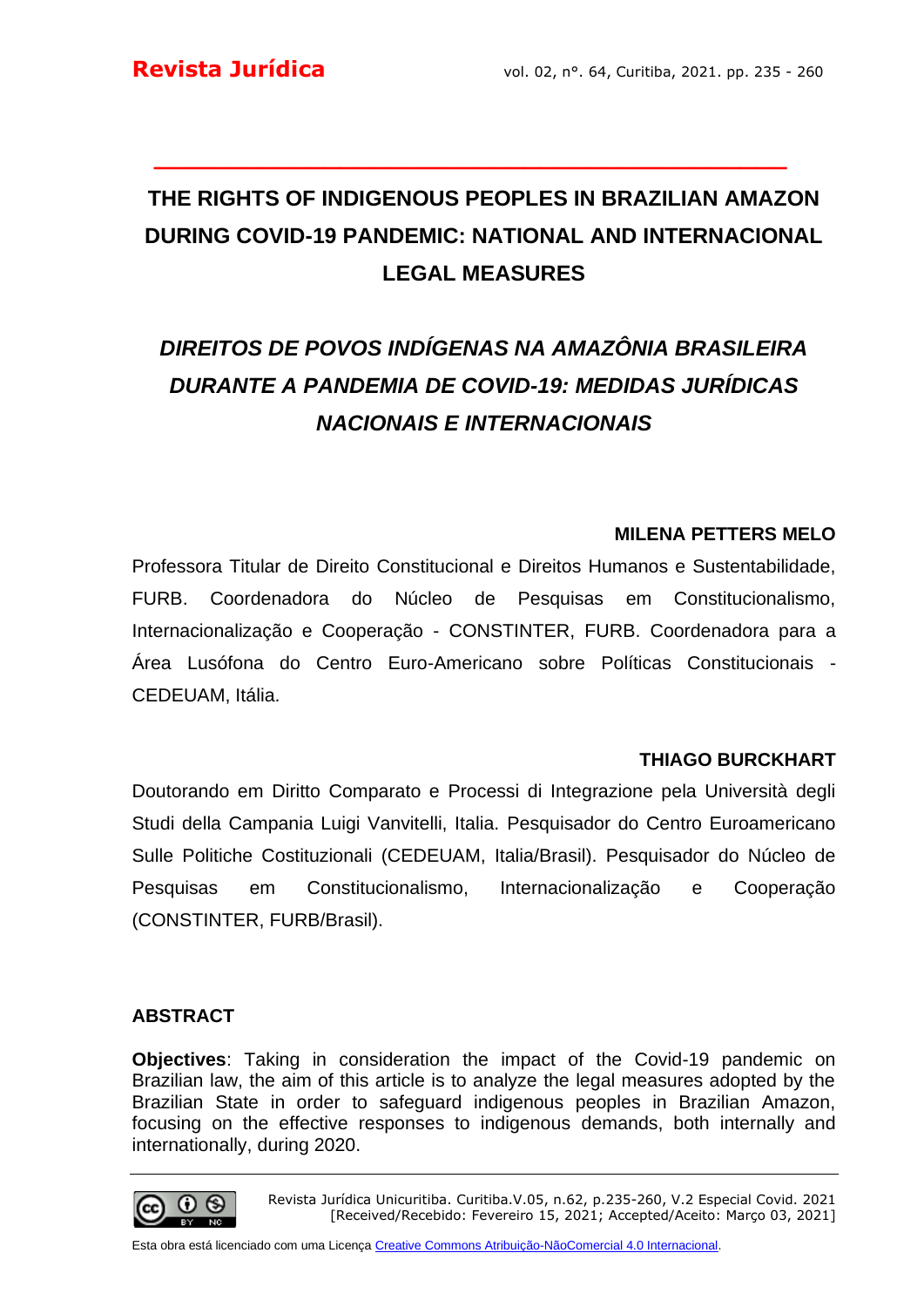**Methodology**: The research, carried out within the scope of international academic cooperation, is methodologically grounded in the study of law as a constitutional policy, in dialogue with the sociological analysis of Law, which considers the interactions between constitutional and international level, using the hypotheticaldeductive method. The hypothesis states that: 1) in the internal sphere, there are problems of applicability and effectiveness of the new legal measures, triggering the judicialization of indigenous rights; and problems of legitimacy, related to the adequacy of these legal measures to indigenous way of life and their participation in its drafting and application; and, 2) at the international level, the multidimensional crises in line with the pandemic crisis reduced the possibility of improving international cooperation among Amazonian countries, including through existing international organizations, fostering a form of transnational cooperation by nongovernmental actors.

**\_\_\_\_\_\_\_\_\_\_\_\_\_\_\_\_\_\_\_\_\_\_\_\_\_\_\_\_\_\_\_\_\_\_\_\_\_\_\_\_\_**

**Results**: As a result, the hypothesis remain confirmed, and it points also to another problem, concerning the "time-lapse" of the enacted measures.

**Contribution**: The main contribution consists in highlighting the inadequacy dynamics of the legal measures adopted by Brazilian State aimed at safeguarding indigenous peoples in facing Covid-19 pandemic, both nationally and internationally.

**Keywords**: Rights of Indigenous Peoples; Brazilian Amazon; Covid-19; Legal measures; International; International cooperation.

## *RESUMO*

*Objetivo: Focalizando o impacto da pandemia de Covid-19 no direito brasileiro, o objetivo deste trabalho é analisar as medidas jurídicas adotadas pelo Estado para salvaguardar os povos indígenas na Amazônia brasileira, focalizando as efetivas respostas às especificidades das demandas, tanto na esfera interna quanto internacional, no ano de 2020.*

*Metodologia: A pesquisa, resultado de cooperação científica internacional, parte do estudo do Direito como política constitucional, em diálogo com a análise sociológica do Direito, considerando as interações entre o plano jurídico-constitucional e a normatividade em níveis múltiplos no plano internacional, utiliza o método hipotéticodedutivo. A hipótese do trabalho segue no sentido de afirmar que: 1) na esfera interna existem problemas de aplicabilidade e efetividade das novas normas, que impulsionam a judicialização dos direitos indígenas; e problemas de legitimidade, relacionados à adequação destas medidas ao modo de vida indígena e à participação destes na sua elaboração e aplicação; e, 2) na esfera internacional, as multifacetadas crises associadas à crise pandêmica reduziram a cooperação entre os Estados amazônicos, inclusive nas organizações internacionais pré-existentes, o* 

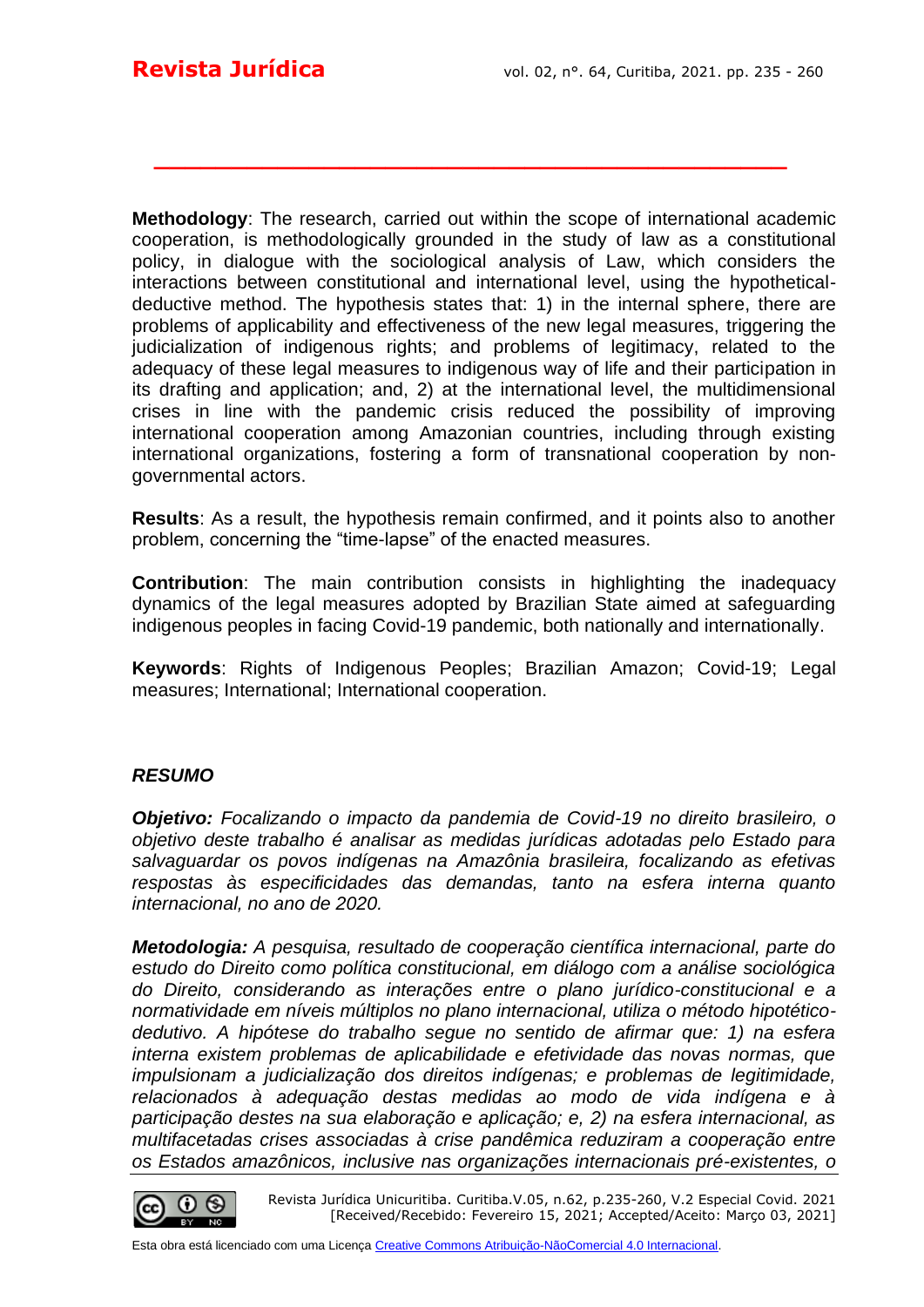*que impulsionou uma forma de cooperação transnacional de atores nãogovernamentais.*

**\_\_\_\_\_\_\_\_\_\_\_\_\_\_\_\_\_\_\_\_\_\_\_\_\_\_\_\_\_\_\_\_\_\_\_\_\_\_\_\_\_**

*Resultados: Como resultado, tem-se a confirmação das hipóteses de pesquisa, apontando-se também para um outro problema, concernente à "tempestividade" das medidas adotadas.*

*Contribuição: A principal contribuição do trabalho está em evidenciar as dinâmicas de inadequação das medidas jurídicas adotadas pelo Estado brasileiro, nacional e internacionalmente, para salvaguardar os povos indígenas durante a pandemia da Covid-19.*

*Palavras-chave: Direitos de povos indígenas; Amazônia brasileira; Covid-19; Medidas jurídicas; Cooperação internacional.* 

## **1 INTRODUCTION**

The Covid-19 pandemic has considerably impacted social, political and legal relations throughout the world. Since the first outbreak in China several political and legal measures have been taken, both by States and International Organizations, in order to curb contagion and contain the damage caused by the pandemic. Restrictive measures, ranging from the imposition of rigid lockdowns to millions of people – and during a considerable period of time –, to the limitation of travels and activities in public spaces, were adopted by several governments. And also, measures aimed at the promotion and protection of public health, investments in research for vaccination, public subsidies, also aimed at guaranteeing the subsistence of peoples and communities, tax exemptions, debt suspension, strategic planning and incentives for economy resumption and containment of hunger.

Indeed, this is a major public health crisis, with its real effects not yet fully accounted for, given that the seriousness of the situation was compounded by the unpreparedness of governments to provide effective responses to a scenario hitherto "unusual". And which continues to worsen in view of the fact that mass vaccination is still slow, with rare exceptions. Indeed, the management of this crisis by different

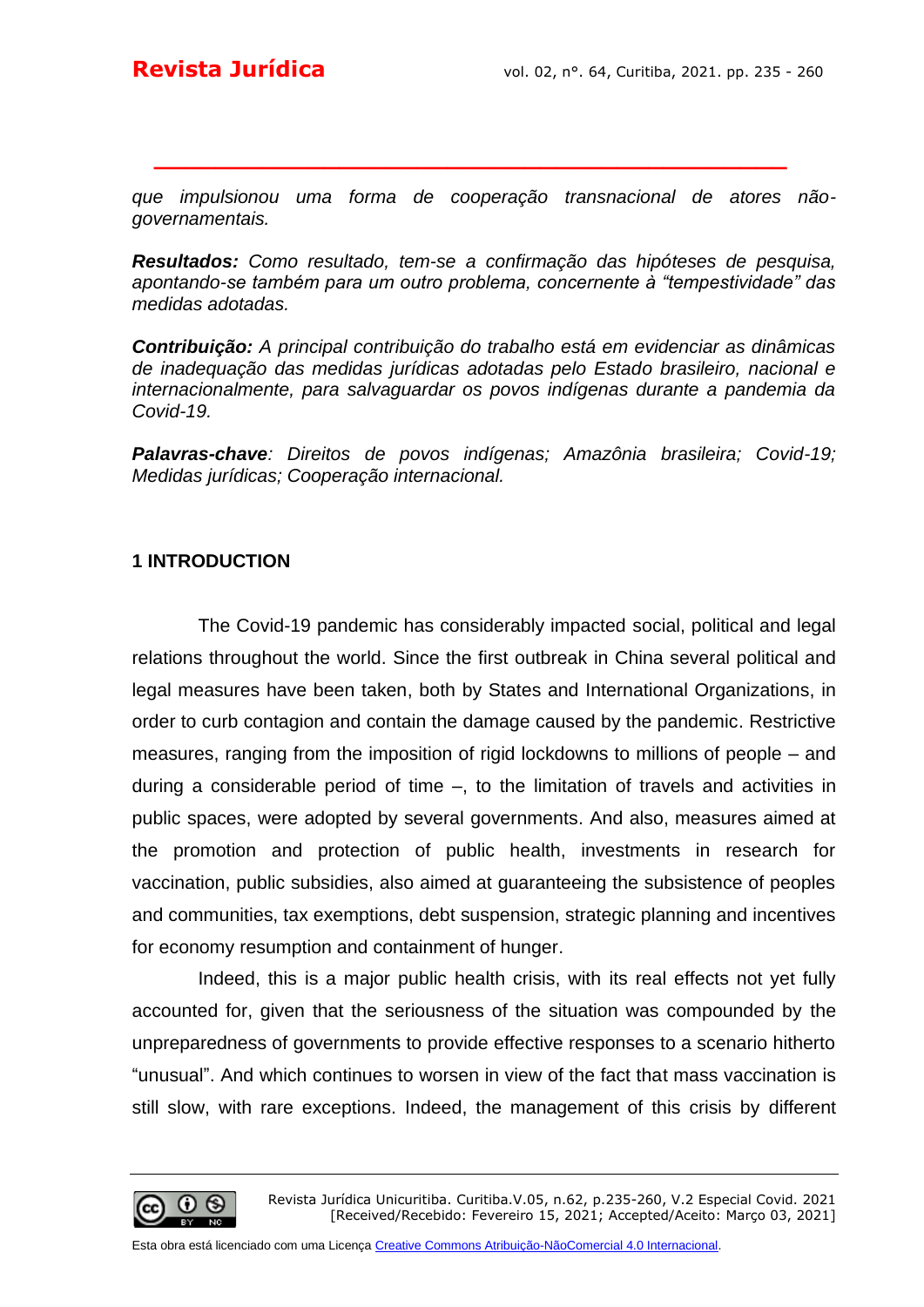States has produced what can be called the "*politics of pandemic*", or even the "*law of the pandemic*", being both a result of the several measures adopted to face it.

**\_\_\_\_\_\_\_\_\_\_\_\_\_\_\_\_\_\_\_\_\_\_\_\_\_\_\_\_\_\_\_\_\_\_\_\_\_\_\_\_\_**

It can be said that the health crisis had a direct or indirect impact on all societies around the world. However, it is noted that certain communities, due to social, cultural or biological conditions, are more acutely impacted. In this respect, Amazon indigenous peoples can be categorized in this condition, having registered, throughout 2020, high rates of contagion and lethality due to Covid-19. Indigenous peoples of different ethnicities and cultures inhabit Brazilian Amazon, and were directly affected by the pandemic. Indigenous peoples are recognized as subjects of rights by Brazilian constitution, and have specific demands that need adequate response by public authorities, what therefore represent a further element of complexity in this scenario.

The advent of the pandemic give prominence to a political actor that was relatively losing protagonism in recent times: the State. It surely is a key political actor in this context, especially given to the need to articulate effective legal and political responses to face the pandemic, both domestically and internationally – especially within the scope of international and regional systems for the protection of human rights and international cooperation.

Taking it in consideration, the aim of this article is to analyze the legal measures adopted by the Brazilian State in order to safeguard indigenous peoples in Brazilian Amazon, focusing on the effective responses to indigenous demands, both internally and internationally, during 2020. The research, using the hypotheticaldeductive method, is methodologically grounded in the study of law as a constitutional policy<sup>1</sup>, in a fruitful dialogue with the sociological analysis of law, which appreciates the internal and external elements of the legal system, also considering the interactions between constitutional system and international law, by conceiving legal normativity at multiple levels – internationally and regionally – for the solution of problems that go beyond national borders.

$$
\bigcirc \limits_{\mathbb{R}^n} \hspace{0.1cm} 0 \hspace{0.1cm} \bigcirc \limits_{\mathbb{R}^n}
$$

Revista Jurídica Unicuritiba. Curitiba.V.05, n.62, p.235-260, V.2 Especial Covid. 2021 [Received/Recebido: Fevereiro 15, 2021; Accepted/Aceito: Março 03, 2021]

<sup>1</sup> Regarding the analysis of law as a constitutional policy: MELO; CARDUCCI, 2016.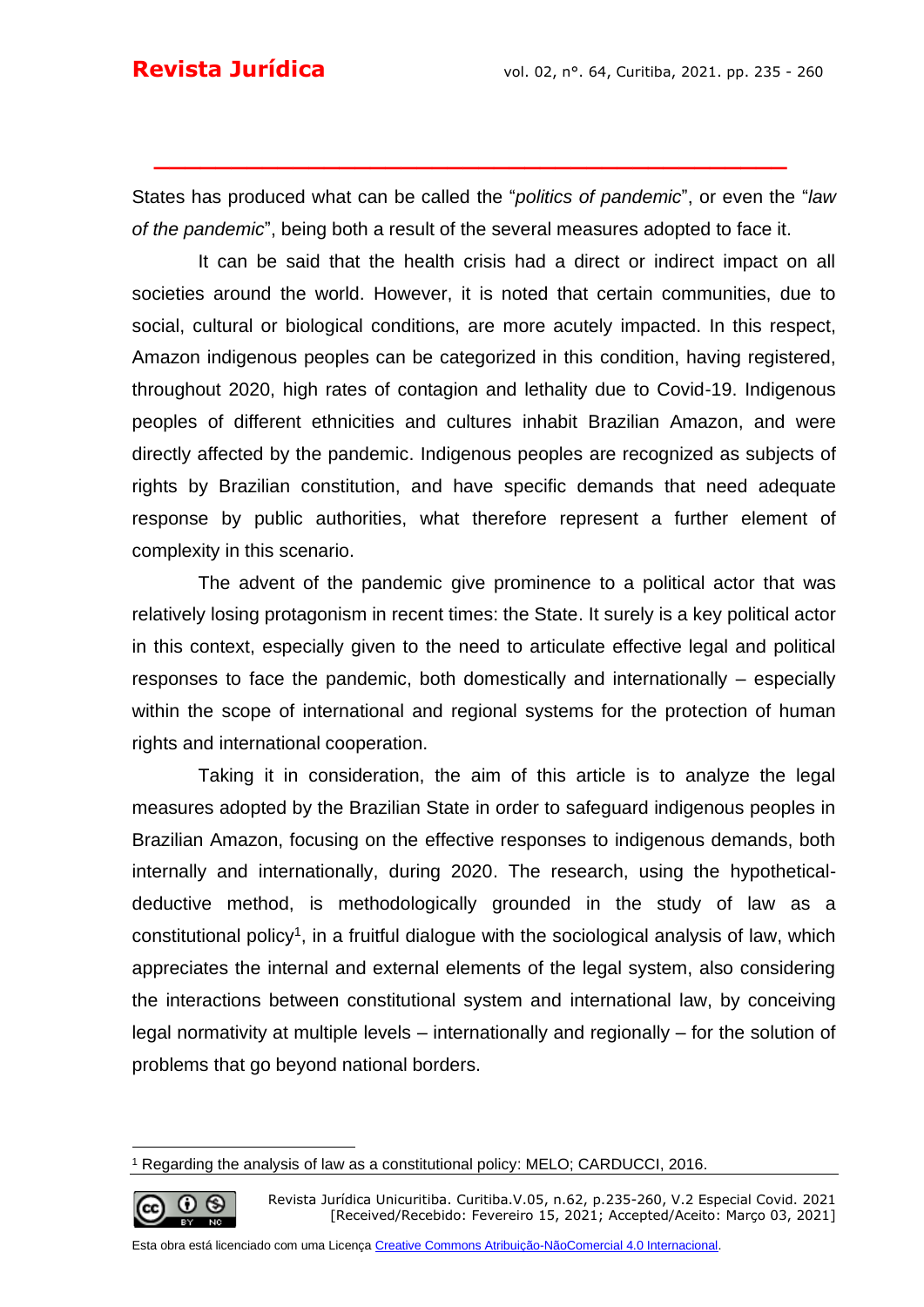The hypothesis of the article states that: 1) in internal level there are a) *problems of applicability and effectivity* of the new legal norms, which triggered the judicialization of indigenous peoples' rights; and, b) *problems of legitimacy*, related to the level of adequacy of these new legal measures to the indigenous way of life, to intercultural dialogue and indigenous participation in drafting policies aimed at responding to the specificity of their demands; and, 2) in the international sphere, the multidimensional crises, that are in line with the pandemic crisis, reduced the possibility of improving international cooperation in legal field among Amazonian countries, including through the already existing international organizations, which encouraged and deepened a form of transnational non-governmental cooperation. The article is the result of researches carried out within the scope of scientific cooperation between Brazilian and Italian Universities and research centers, and has four topics: 2 Rights of Indigenous Peoples and Covid-19 in Brazil; 3 Legal measures related to the Covid-19 Pandemic crisis; 4 Elements of international public law governance and international cooperation; 5 Between texts and contexts: rights of indigenous peoples in the Brazilian Amazon.

**\_\_\_\_\_\_\_\_\_\_\_\_\_\_\_\_\_\_\_\_\_\_\_\_\_\_\_\_\_\_\_\_\_\_\_\_\_\_\_\_\_**

## **2 RIGHTS OF INDIGENOUS PEOPLES AND COVID-19 IN BRAZIL**

The coronavirus pandemic has considerably impacted social, political and legal relations across the world, being it a multidimensional social phenomenon<sup>2</sup>. In Brazil, one of its most affected regions was the Amazon – officially called as "*Amazônia Legal*". The rainforest corresponds to 5,034,740 km2, equivalent to 59.1% of the national territory, where about 170 ethnic groups live in 422 recognized Indigenous lands. Indigenous lands are equivalent to 23% of the total Brazilian

<sup>2</sup> The Covid-19 pandemic can be considered as a "total social fact": "The COVID-19 pandemic, both on the global scale and in each of the countries and regions where the novel coronavirus circulates, is one of these processes that can be interpreted as a 'total social fact or phenomenon'. The pandemic is manifested in a wide range of dimensions (economy, religion, legislation, morals, aesthetics, science), interwoven in highly complex ways. Still, specific social segments display their own characteristics, as in the case of indigenous peoples in Brazil, a segment of the population that has been heavily affected by the pandemic" (SANTOS; PONTES; COIMBRA JR., 2020, p. 1).



Revista Jurídica Unicuritiba. Curitiba.V.05, n.62, p.235-260, V.2 Especial Covid. 2021 [Received/Recebido: Fevereiro 15, 2021; Accepted/Aceito: Março 03, 2021]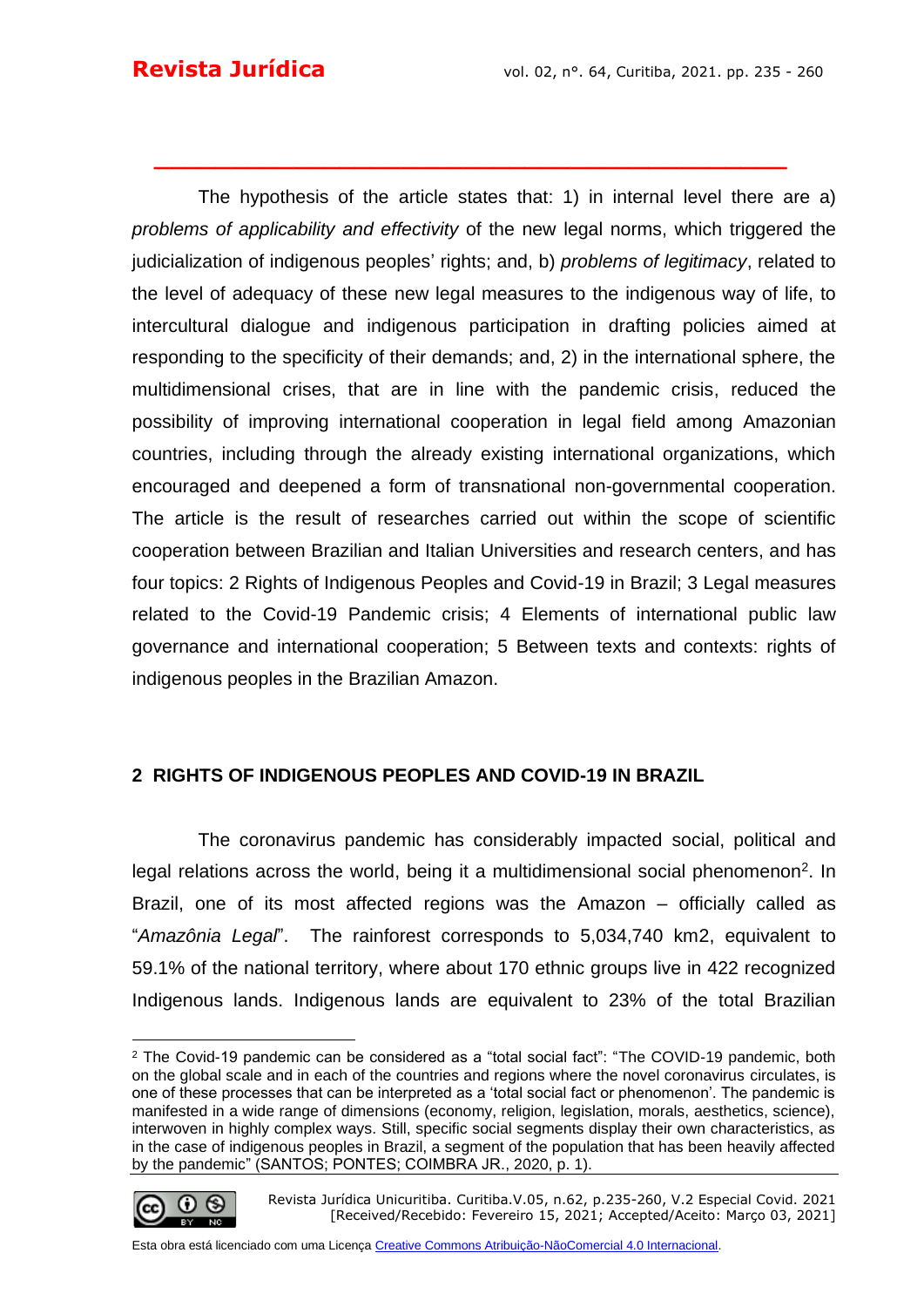Amazon territory and 98.2% of the extent of all indigenous lands throughout the national territory. These peoples have an active and essential role in conserving of the forest *in situ* and in improving agrobiodiversity in the Amazon<sup>3</sup>, through the use of their respective traditional knowledge on land cultivation and conservation practices. In this regard, those Peoples are *agents of socio-environmental sustainability*, not only of the Amazon rainforest, but of the entire planet – considering the systemic integrations of life in an ecological perspective.

**\_\_\_\_\_\_\_\_\_\_\_\_\_\_\_\_\_\_\_\_\_\_\_\_\_\_\_\_\_\_\_\_\_\_\_\_\_\_\_\_\_**

The Amazon rainforest and its Indigenous Peoples have been particularly hit by the recent Covid-19 pandemic. The health emergency has, directly or indirectly, impacted indigenous lands' management and the effective guarantee of the right to land. As pointed out in the recent Report of the UN Special Rapporteur on the Rights of Indigenous Peoples, indigenous peoples "face higher risks of dying of the disease, of experiencing discrimination and a disproportionate impact as a result of confinement measures, and of being left without support to defend their peoples from intensifying rights violations even as the pandemic rages" (TZAY, 2020, p. 5). View in this way, at least three factors directly contributed to the contagion growth in indigenous territories, which demonstrate State's omission in guarantying the rights of Indigenous Peoples: 1) the precarious indigenous health system in the region, that have problems in terms of testing individuals and controlling the pandemic; 2) the lack of State protocols for delivering food and essential goods to indigenous populations; and, 3) the continuous and permanent invasion of indigenous lands by companies and individuals to carry on with mining exploitation.

The fact that Brazil has not documented official data on the number of infected indigenous peoples is a major problem for formulating an adequate public policy. Indeed, at the end of the year, on December 31th, 2020, according to official data from John Hopkins University, Brazil had recorded 7,675,973 confirmed cases

<sup>3</sup> Manuela Carneiro da Cunha and Mauro Almeida highlight that: "The agricultural systems of indigenous peoples are central to agrobiodiversity. They provide a largely under-recognised contribution to on-farm conservation of germplasm diversity, a free service economists call 'a positive externality'. Their emphasis on great numbers of varieties of cultivated plants conserves and actually enriches germplasm collections otherwise available, whether they are stored in ex situ germplasm banks or cultivated in situ on official farm plots" (CARNEIRO DA CUNHA, ALMEIDA, 2000, p. 317). See also: CARNEIRO DA CUNHA, 2009.



Revista Jurídica Unicuritiba. Curitiba.V.05, n.62, p.235-260, V.2 Especial Covid. 2021 [Received/Recebido: Fevereiro 15, 2021; Accepted/Aceito: Março 03, 2021]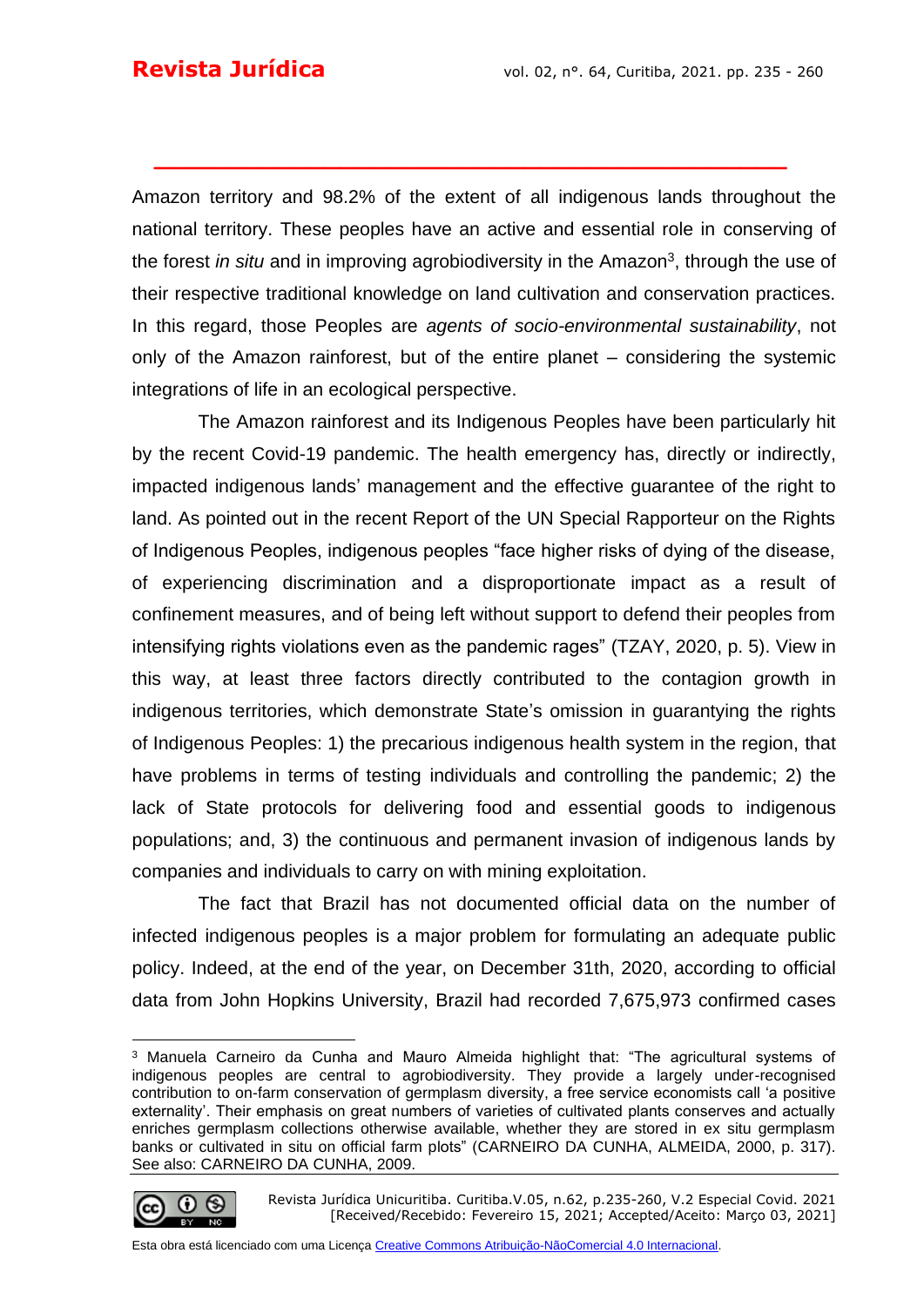of covid-19, ranking third in the overall ranking of affected countries – behind United States and India – and a total of 194,976 deaths – ranking second in the world, just behind United States – representing 3.0% of lethality rate<sup>4</sup>.

**\_\_\_\_\_\_\_\_\_\_\_\_\_\_\_\_\_\_\_\_\_\_\_\_\_\_\_\_\_\_\_\_\_\_\_\_\_\_\_\_\_**

However, there is no official governmental data regarding the number of Indigenous individuals and groups infected by Covid-19<sup>5</sup> . The data, therefore, are recorded by the communities themselves and compiled by Non-Governmental Organizations. In Brazil, the *Instituto Socioambiental* recorded, on December 31th, 900 deaths, with more than 40,000 confirmed cases, and more than 150 indigenous tribes affected<sup>6</sup>. In a report published in September 2020 by the "*Plataforma Indígena Regional contra a COVID-19*", it is stated that "In a group of 13 countries, Brazil, Peru and Guatemala have the highest number of cases of contagion in Indigenous populations, representing 72.5% of all cases in Latin America" 7 (KAIN, MARTINEZ, 2020, p. 63-64).

Through data analysis, it is found that due to several circumstances and political decisions, Amazonian Indigenous Peoples are in a context of epidemiological and social vulnerability to Covid-19 (CEPAL, 2020). As a matter of fact, it evidences a contrast with the rights of Indigenous Peoples officially recognized by the Constitution and international treaties<sup>8</sup>. It is important to emphasize that despite the expansion of the range of fundamental rights, and the multilevel dynamics of Indigenous Peoples' protection – at national and international levels –, it

<sup>&</sup>lt;sup>8</sup> In a complex perspective and in a fruitful dialogue with the Inter-American Human Rights System, the rights of Indigenous Peoples can be conceived in an "essential core" approach, in which the right to land remains at its core and radiates all other rights: nature rights, cultural rights, right to water, among others. For further analysis, see: MELO; BURCKHART, 2020.



Revista Jurídica Unicuritiba. Curitiba.V.05, n.62, p.235-260, V.2 Especial Covid. 2021 [Received/Recebido: Fevereiro 15, 2021; Accepted/Aceito: Março 03, 2021]

The data can be found in the official Website of John Hopkins University: <https://coronavirus.jhu.edu/map.html>

<sup>&</sup>lt;sup>5</sup> In Brazil, there is data provided by SESAI (Special Secretariat for Indigenous Health), but these data is characterized by underreporting, as it only reports the cases and deaths that occur "in indigenous lands recognized by the Brazilian State", leaving out several other indigenous peoples that, for example, live in the cities.

<sup>&</sup>lt;sup>6</sup> According to the website, the available data is a compilation from some Indigenous Organizations and official government websites. Data are available at: [https://covid19.socioambiental.org/;](https://covid19.socioambiental.org/) See also the available data in:<https://emergenciaindigena.apiboficial.org/>

<sup>7</sup> Our translation from the Spanish: "*Del grupo de 13 países considerados, Brasil, Perú y Guatemala presentan el mayor número de casos de contagios en las poblaciones indígenas, representando el 72,5 % del total de casos*" da América Latina", our translation.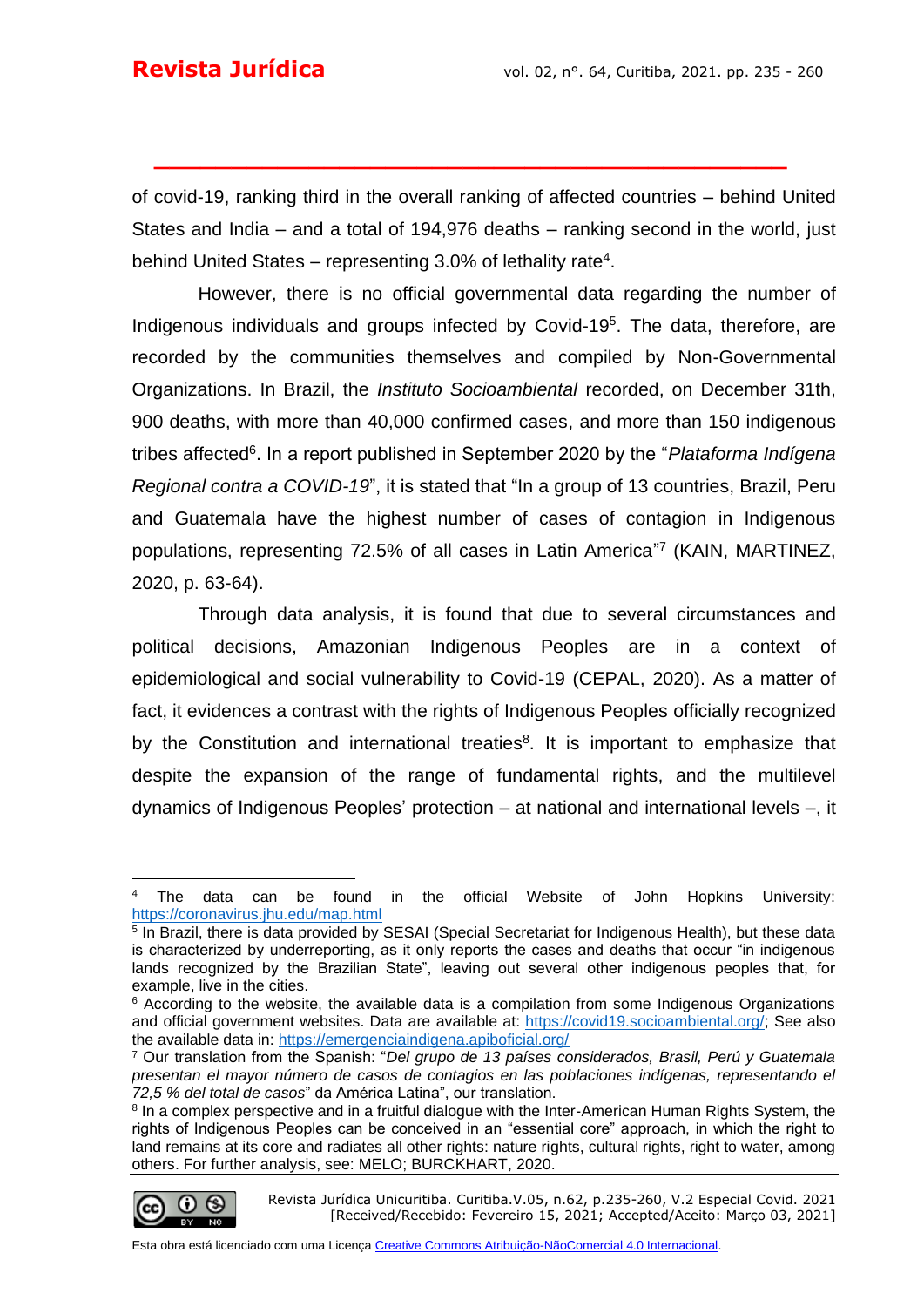remains a *gap* between the legal norms and their concrete operability, their factual concretization.

**\_\_\_\_\_\_\_\_\_\_\_\_\_\_\_\_\_\_\_\_\_\_\_\_\_\_\_\_\_\_\_\_\_\_\_\_\_\_\_\_\_**

Indeed, Brazil is a country that has a high level of Constitutional protection for the rights of Indigenous Peoples. The 1988 Brazilian Constitution dedicates the Chapter VIII (arts. 231 and 232) to the rights of Indigenous Peoples, recognizing their social organization, customs, languages, beliefs and traditions, in addition to the original rights over the lands they traditionally inhabit (art. 231, § 2)<sup>9</sup>. It also recognizes the permanent ownership of lands traditionally occupied by Indigenous Peoples and the right to exclusive enjoyment of soil's riches, and rivers that constitute these lands (art. 231, § 2). The Constitution provides that indigenous lands are inalienable and not possible to be sold, and their rights are imprescriptible (art. 231, § 2 °); and also recognizes the Brazilian Amazon as part of the national natural heritage (art. 225, § 7 °).

In the legal sphere, the *Indigenous Statute* (Law 6,001/1973) also established provisions that assure indigenous right to land. Although the law is prior to the Constitution, it currently reinforces, in what is constitutionally compatible, the constitutional text. In its art. 2°, it provides that the Union, States and Municipalities must act together to protect indigenous communities and preserve their rights, by guaranteeing the permanence in their lands, providing them with the resources for their development, according to their culture (item V ); and by guaranteeing the permanent possession of the lands they inhabit (item IX). Likewise, the text of the *Indigenous Statute* also provides for mechanisms to regulate the right to land of Indigenous Peoples, set out in article 17 onwards.

At international level, it is worth mentioning the Convention 169 of International Labor Organization (ILO), signed in 1989, which, among other things, establishes the right to prior consultation in *art. 6, 1, a*, in which it established that governments, when applying the Agreement, must consult the peoples concerned through appropriate procedures and through representative institutions, whenever legislative or administrative measures, that may directly affect Indigenous Peoples.

$$
\bigcirc \limits_{\text{ev}} \hspace{0.1cm} \bigcirc \hspace{0.1cm} \bigcirc \hspace{0.1cm} \bigcirc
$$

<sup>9</sup> For a detailed analysis of the rights of Indigenous Peoples in Brazil, see: KAYSER, 2010.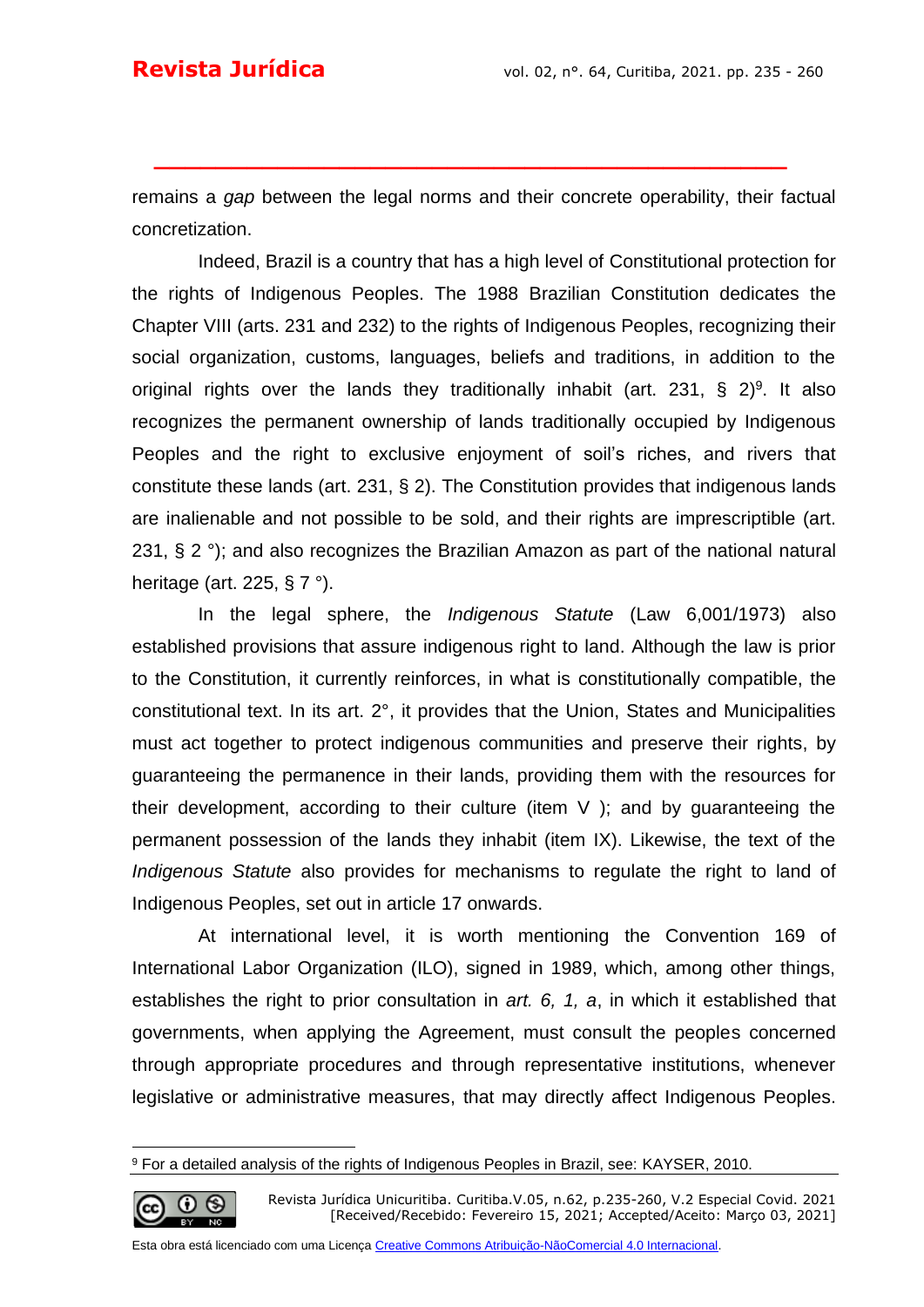This Agreement was ratified by Decree no. 5,051/2004. Therefore, it is opportune to emphasize the *United Nations Declaration on the Rights of Indigenous Peoples*, enacted in 2007. Although it is not a legally binding document, its text reaffirms the rights of Indigenous Peoples already recognized in Brazilian law and is projected internationally as an important tool that may guide political action.

**\_\_\_\_\_\_\_\_\_\_\_\_\_\_\_\_\_\_\_\_\_\_\_\_\_\_\_\_\_\_\_\_\_\_\_\_\_\_\_\_\_**

The historical vulnerability related to Indigenous rights' application – which was minutely reported in a recent report on the situation of Indigenous Peoples in South America, written by the former UN Rapporteur on the Rights of Indigenous Peoples in 2016 (UNITED NATIONS GENERAL ASSEMBLY, 2016) – deepens during Covid-19 pandemic<sup>10</sup>. It is because, in addition to the health crisis, Brazil was already passing through a context of *multidimensional crises*: political, economic, environmental and social; which, combined with the pandemic crisis, produced a peculiar context of mistrust in institutions<sup>11</sup> and, consequently, the absence of a clear "risk communication" during the emergency<sup>12</sup>, which considerably prevented the effectiveness of the already existing legal provisions.

## **3 LEGAL MEASURES IN BRAZIL**

On March 11<sup>th</sup>, 2020, the World Health Organization officially declared that the recent "outbreak" of the new coronavirus was, in fact, a "pandemic", reviewing its declaration made on January 30<sup>th</sup> of the same year, in which it recognized the new

 $12$  This is a technical term used by the International Health Regulations.



Revista Jurídica Unicuritiba. Curitiba.V.05, n.62, p.235-260, V.2 Especial Covid. 2021 [Received/Recebido: Fevereiro 15, 2021; Accepted/Aceito: Março 03, 2021]

<sup>10</sup> As states Boaventura de Sousa Santos, "[...] sus cuerpos son más vulnerables debido a las condiciones de vida socialmente impuestas por la discriminación racial o sexual a la que están sujetos. Cuando ocurre el brote, la vulnerabilidad aumenta, ya que están más expuestos a la propagación del virus y se encuentran en lugares donde nunca llega la atención médica: *favelas* y asentamientos pobres de la ciudad, aldeas remotas, campos internamiento de refugiados, prisiones, etc." (SANTOS, 2020 p. 72).

<sup>&</sup>lt;sup>11</sup> In a pandemic context, distrust of democratic institutions is a central problem, as this makes it even more difficult to adopt and put in place adequate measures when the population of a given country does not trust institutions and public authorities.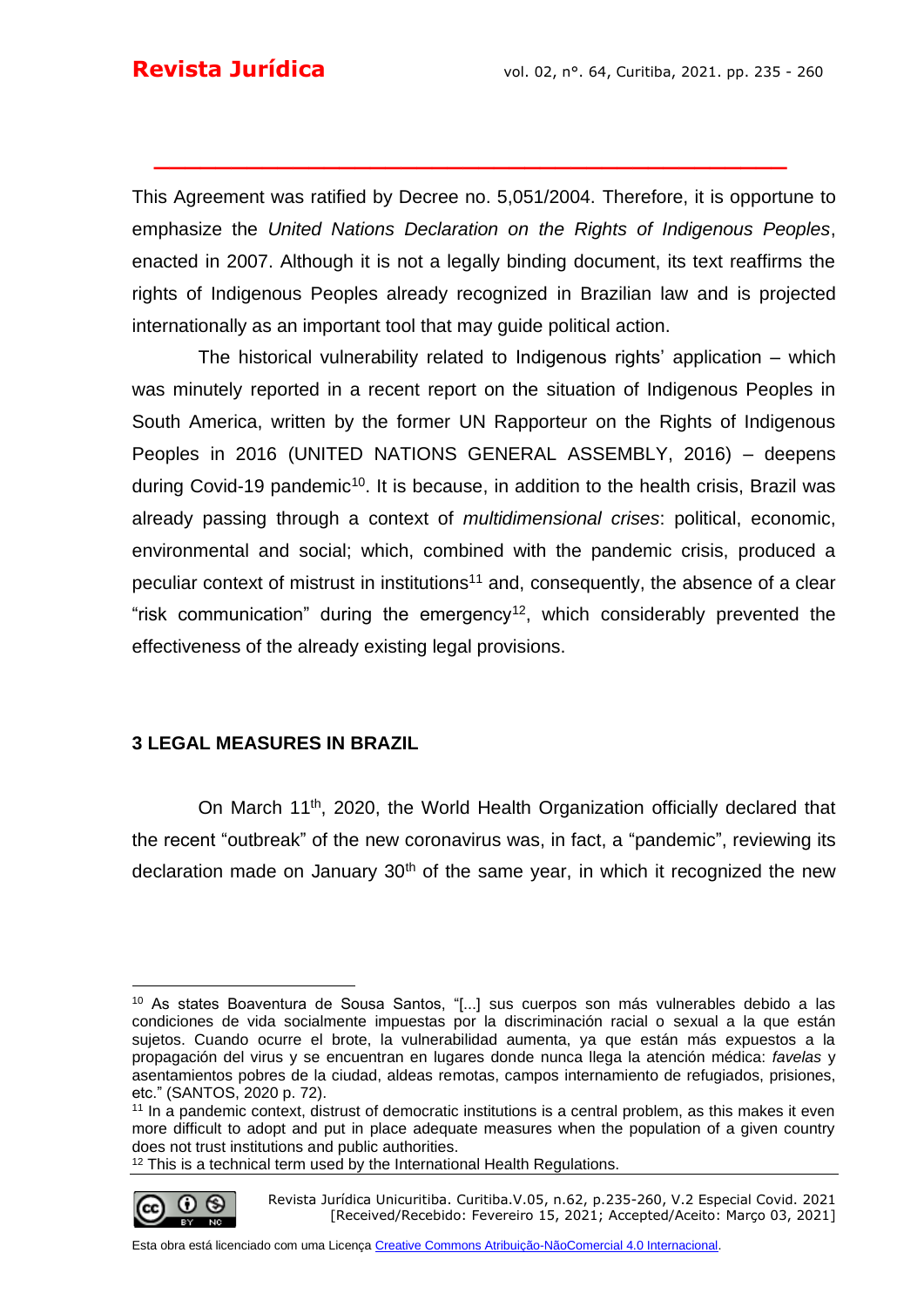coronavirus as a Public Health Emergency of International Concern (PHEIC)<sup>13</sup>. Although, from a practical perspective, the international declaration of a "pandemic" does not represent a significant difference from an PHEIC, it does operate as a "warning" for States to take measures aimed at containing the spread of the disease that, at that moment, had already community transmission on all continents.

**\_\_\_\_\_\_\_\_\_\_\_\_\_\_\_\_\_\_\_\_\_\_\_\_\_\_\_\_\_\_\_\_\_\_\_\_\_\_\_\_\_**

Brazil has developed legal measures to face the pandemic, particularly related to safeguard the rights of indigenous peoples. The first legislative measures were taken with the enactment of law n. 13,979/2020, known as the "*Quarantine*  Law<sup>"14</sup>, which provides for measures to deal with the Public Health Emergency of International Concern resulting from the new coronavirus. The Law was urgently deliberated, approved and promulgated, three days after the declaration of the National Public Health Emergency made by the Brazilian Ministry of Health (through the Ordinance n. 188, of February 3rd, 2020). Since then, specific legal measures regarding the rights of Indigenous Peoples have been promulgated.

On July  $7<sup>th</sup>$ , the law n. 14.021/2020 was enacted, providing for social protection measures to prevent the contagion and dissemination of Covid-19 into indigenous territories, and also creates the *Emergency Plan to Face Covid-19 in Indigenous Lands* ("*Plano Emergencial para o Enfrentamento à Covid-19 nos Territórios Indígenas")*. The aforementioned Plan aims to ensure access to basic needs required to maintain the health conditions of Indigenous Peoples and to treatment and recovery of those infected (art. 4). Among the measures, under the responsibility of the Union – in the Federal State –, are the needs to guarantee universal access to drinking water (art.  $5^\circ$ , I); free distribution of medicines, hygiene materials, cleaning and disinfection of surfaces to indigenous communities, officially recognized or not, including the ones in the urban context (art. 5, II and art. 9, II); participation of Indigenous Peoples in Multiprofessional Health Teams (art. 5, III) and access to rapid tests (art. 5, IV); emergency supply, such as hospital beds (art. 5, V, a), and the acquisition and availability of ventilators and blood oxygenation machines

<sup>&</sup>lt;sup>14</sup> For an analysis of its content, see: VENTURA; AITH; RACHED; 2020.



<sup>&</sup>lt;sup>13</sup> The denominations "Public Health Emergency of International Concern (PHEIC)" and "Pandemic" are technical categories of the World Health Organization (WORLD HEARLTH ORGANIZATION, 2005).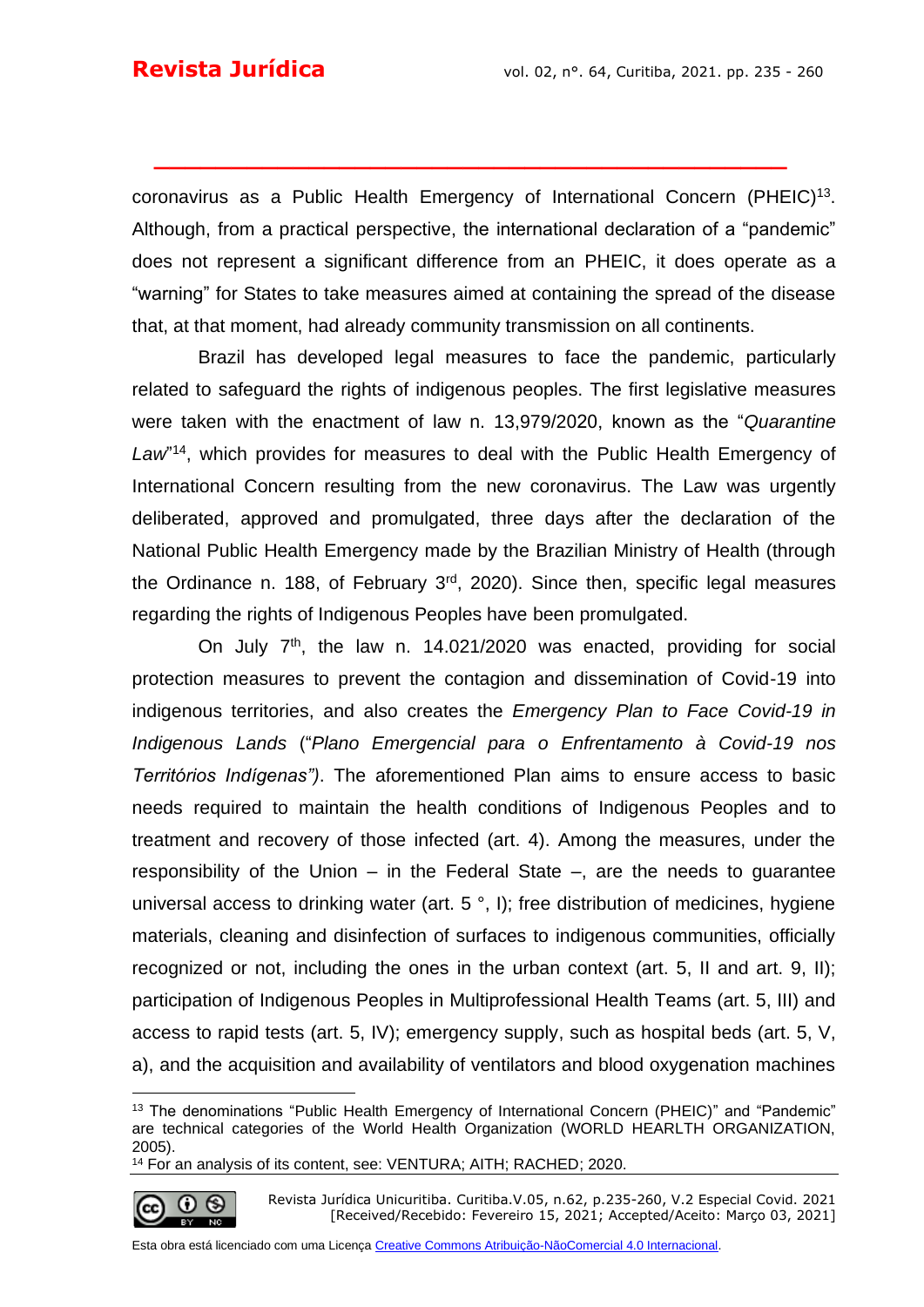(art. 5, V, b). It also establishes the provision of internet points in indigenous lands in order to facilitate access to information, avoiding the displacement of indigenous people to urban centers (art. 5, VIII), and the drafting and distribution of a material that contains information about Covid-19 symptoms in accessible language (art. 5, VI and art. 3).

**\_\_\_\_\_\_\_\_\_\_\_\_\_\_\_\_\_\_\_\_\_\_\_\_\_\_\_\_\_\_\_\_\_\_\_\_\_\_\_\_\_**

The *Emergency Plan to Face Covid-19 in Indigenous Lands* also provides for quarantine measures to all medical professionals who enter indigenous lands (art. 5, III) and, likewise, establishes that the isolation and quarantine measures applied to Indigenous Peoples must take in consideration their epidemiological vulnerability and the characteristics of each indigenous community (art. 5, § 2). The law also states a specific chapter related to "Food and Nutritional Security", in which provides for the Union's obligation to furnish food, through basic food basket distribution (art. 9, § 3). Likewise, the law establishes a specific chapter for "isolated Indigenous Peoples or in recent contact". In the later, it specifies that only in case of imminent risk, exceptionally and by means of a specific plan articulated by the Union, any type of approximation will only be allowed for the purposes of preventing and facing the pandemic (art. 11). The law obliges the Federal Government to prepare, within 10 days, contingency plans for indigenous peoples to face the outbreaks of covid-19 (art. 11, II), and the suspension of any activity near to Indigenous isolated tribes (art. 11, IV). However, it also establishes that religious missions may remain in place with the approval of the responsible medical service (art. Art. 13,  $\S$  1 °).

In the regulatory field, it is important to mention three legal acts issued by the National Indigenous Foundation (FUNAI, a federal agency responsible for Indigenous Peoples): Normative Instruction n. 9/2020, Ordinance n. 413/2020 and Ordinance n. 419/2020. These regulations contrast with each other regarding the protection of Indigenous' territories. The Normative Instruction n. 9, of April 16<sup>th</sup>, 2020, establishes new directives regarding the attribution of the *Declaration of Limit Recognition* (*Declaração de Reconhecimento de Limites)* of private rural properties. With the change, FUNAI must issue the document only for the indigenous lands already recognized by presidential decree – according to the administrative procedure. The Ordinances no. 413 and 419, however, published respectively on March 13<sup>th</sup> and

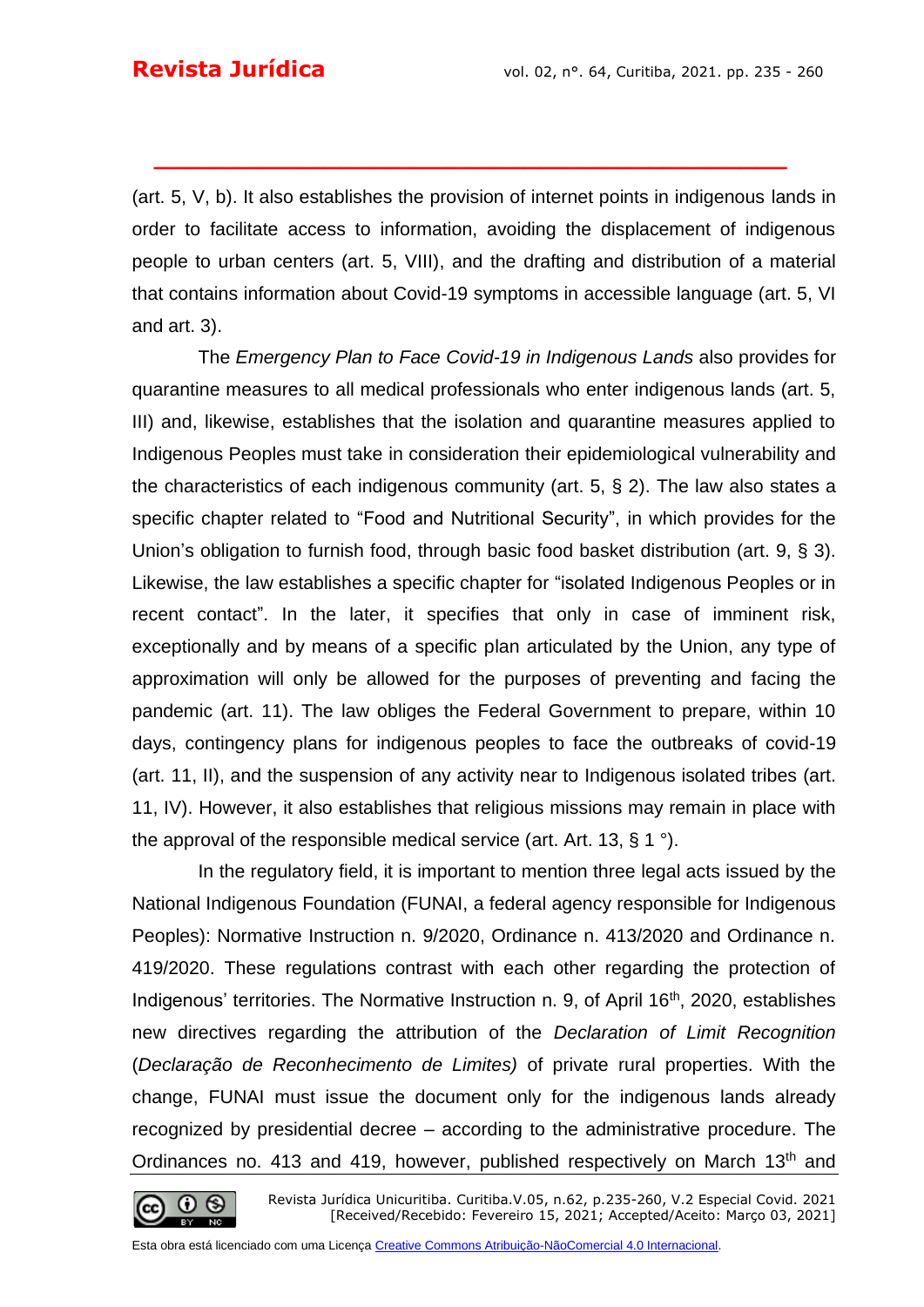$17<sup>th</sup>$ , 2020, established temporary measures to prevent infection and spread of the new coronavirus within the scope of FUNAI, and suspend the granting of new authorizations for accessing indigenous lands, except those strictly necessary for the continuation of essential services of any community (art. 3, § 1 of Ordinance 419/2020).

**\_\_\_\_\_\_\_\_\_\_\_\_\_\_\_\_\_\_\_\_\_\_\_\_\_\_\_\_\_\_\_\_\_\_\_\_\_\_\_\_\_**

More recently, the Provisional Measure n. 1005, of September 30<sup>th</sup>, 2020, edited by the President of the Republic, also provides for the establishment of protective sanitary barriers in indigenous areas. Its aim is to control the transit of people and goods at these areas in order to avoid the contagion and spread of the covid-19. The health barriers are made up of Federal civil servants or active duty military personnel.

Likewise, it is also worth mentioning the Congressional Bill n. 2,179/2020, authored by Deputy Paulo Paim, which provides for the obligation of all health agencies and institutions in the national territory to promote the registration of data referring to "ethnic" markers, and also age, gender and condition of disability or vulnerability attended due to the Coronavirus. The Bill, which is being analyzed by the Chamber of Deputies, is a response to the lack of some specific data on both infected and deaths resulting from Covid-19 in the country.

## **4 ELEMENTS OF PUBLIC INTERNATIONAL LAW GOVERNANCE AND INTERNATIONAL COOPERATION**

In the American continent, the Inter-American Commission on Human Rights issued a historic resolution (Resolution n. 01/2020) entitled "*Pandemic and Human Rights in the Americas*". The Resolution points out that the Americas are the most socially unequal continent, characterized by the lack of access to basic common goods, such as drinking water and food, and with its populations directly suffering with environmental pollution and the lack of adequate housing. The Resolution further establishes the need for all American countries to develop "intersectional" policies with specific measures for "historically excluded or high-risk groups", such as

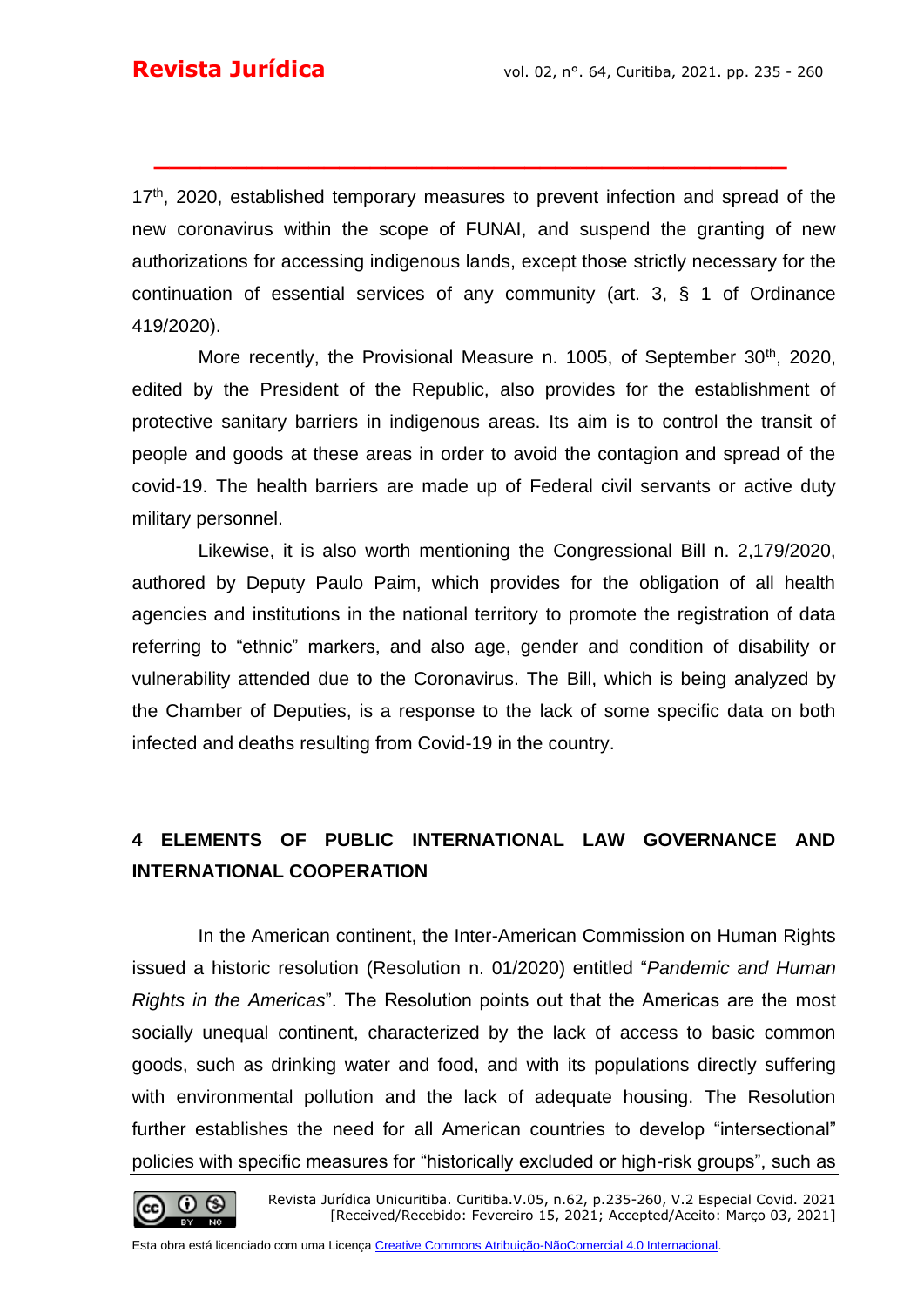Indigenous Peoples<sup>15</sup>. In its operative part, the Resolution brings up a specific topic for the "Indigenous Peoples" (items 54 to 57) in which it recommends: 1) the dissemination of information about the pandemic in their languages; 2) unconditional respect for voluntary non-contacted and / or isolated groups; 3) take all actions to protect their rights, especially the right to health; and, 4) refrain from taking legislative and administrative measures authorizing mining exploitation in indigenous lands during the pandemic (INTERAMERICAN COMMISSION ON HUMAN RIGHTS, 2020).

**\_\_\_\_\_\_\_\_\_\_\_\_\_\_\_\_\_\_\_\_\_\_\_\_\_\_\_\_\_\_\_\_\_\_\_\_\_\_\_\_\_**

In South America, the recent destabilization process of the Union of South American Nations (USAN)<sup>16</sup>, marked by the formal withdraw of Brazil and other countries, made it difficult to articulate a joint South American response in facing Covid-19 pandemic  $-$  as it happened in the European Union<sup>17</sup>.

Indeed, one of the remaining International Organization in the South American political integration is the Amazon Cooperation Treaty Organization (ACTO)<sup>18</sup>. This Organization was created in 1995, eighteen years after the Amazon Cooperation Treaty (ACT) was signed (1978), with the protagonist negotiations carried out by Brazil and Peru<sup>19</sup> – that can be read as the genesis of the Amazonian dialogue. The treaty establishes as its main objective: "to carry out joint efforts and actions in order to promote the harmonious development of their respective Amazonian territories" in order to produce "equitable and mutually beneficial results, as well as for the preservation of the environment and the conservation and rational use of territorial natural resources", according to the art. 1. It further establishes that

<sup>19</sup> "Brasil e Peru começaram os primeiros entendimentos relativos a um projeto de cooperação amazônica e em 1975, firmaram acordos bilaterais sobre zonas fronteiriças, cooperação técnicocientífica e um *Acordo para a Conservação da Flora e da Fauna dos Territórios Amazônicos*" (TOBAR & LINGER, 2020, p. 203)



Revista Jurídica Unicuritiba. Curitiba.V.05, n.62, p.235-260, V.2 Especial Covid. 2021 [Received/Recebido: Fevereiro 15, 2021; Accepted/Aceito: Março 03, 2021]

<sup>15</sup> As states the Preamble, III.

<sup>&</sup>lt;sup>16</sup> It is worth mentioning that USAN had as a part of its organization the "South American Health Council", which brought together all the ministers of health of these countries, with the objective of proposing common political frameworks for the region. For further details, see: LIMA & ALBUQUERQUE, 2019.

<sup>&</sup>lt;sup>17</sup> For a critical analysis of the differences between South American and European Union responses to the pandemic, see: PINZANI, 2020.

<sup>&</sup>lt;sup>18</sup> In this sense, it is worth noting that both MERCOSUR and the Andean Community are economic blocs, where, despite contemplating a certain dimension of political and legal integration, the economic dimension prevails.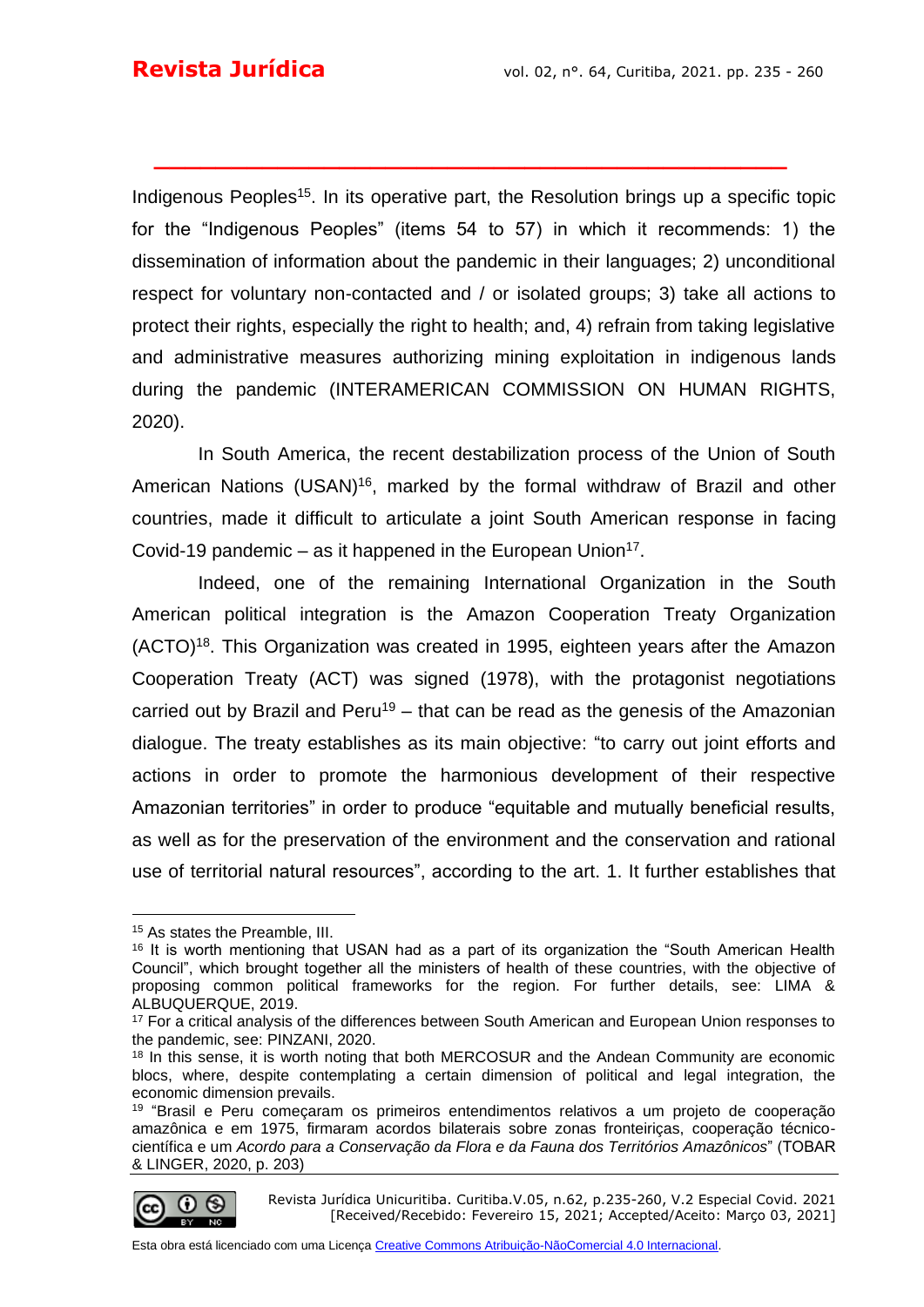"For this purpose, there must be information exchange by the States on operative agreements and understandings, as well as the relevant legal instruments that allow the fulfillment of the purposes of this Treaty", article 1. In this context, it establishes the protection of indigenous cultures and natural resources of the Amazon (article XIII) and also provides for the promotion and coordination of health services in Amazonian territories for improving methods aimed at preventing and fighting epidemics (article VIII)<sup>20</sup>.

**\_\_\_\_\_\_\_\_\_\_\_\_\_\_\_\_\_\_\_\_\_\_\_\_\_\_\_\_\_\_\_\_\_\_\_\_\_\_\_\_\_**

Taking in consideration the advancement of covid-19 in the Amazon region and its direct impact on indigenous populations that inhabit it, ACTO and the Pan-American Health Organization (PAHO) developed a *Contingency Plan for the Protection of the Highly Vulnerable Indigenous Population*, covering all the Amazonian states, with the exception of Venezuela and French Guiana. More recently, in October 2020, a Framework Agreement for Collaboration was also signed within ACTO, in partnership with FILAC (Fund for the Development of Indigenous Peoples in Latin America and the Caribbean), aiming at the "protection, promotion and exercise of the rights of indigenous people and other tribal communities in the Amazon Region". It will be in force for a period of six years (OCTA, 2020).

Within the scope of Non-Governmental Organizations there was also an articulation with International Organizations. The *Organizaciones Indígenas de la Cuenca Amazónica* (COICA), the largest indigenous organization in the Amazon, firmed an agreement with the Pan-American Health Organization (PAHO) in July 2020, with the aim to "strengthen the attention to health services in the Amazon, with the endowment of human resources, health inputs, medical devices, including tests, treatments and vaccines for the COVID-19 when they are available"<sup>21</sup>. COICA, in a coordinated action with all indigenous representations of Amazonian countries – which includes French Guiana –, signed on March 31th, 2020, in Quito, the "*Amazon* 

<sup>21</sup> *"Fortalecer la atención en los servicios de salud de la Amazonía, con la dotación de recursos humanos, insumos y dispositivos médicos, incluidas las pruebas y tratamientos y vacunas para la COVID-19 cuando estas estén disponibles*" (ORGANIZACION PANAMERICANA DE LA SALUD, 2020)



Revista Jurídica Unicuritiba. Curitiba.V.05, n.62, p.235-260, V.2 Especial Covid. 2021 [Received/Recebido: Fevereiro 15, 2021; Accepted/Aceito: Março 03, 2021]

 $20$  In 2011, the Manaus Commitment was signed under the ACTO, recognizing the regional commitment in terms of investment in scientific knowledge and sustainable development. (LIMA, 2012).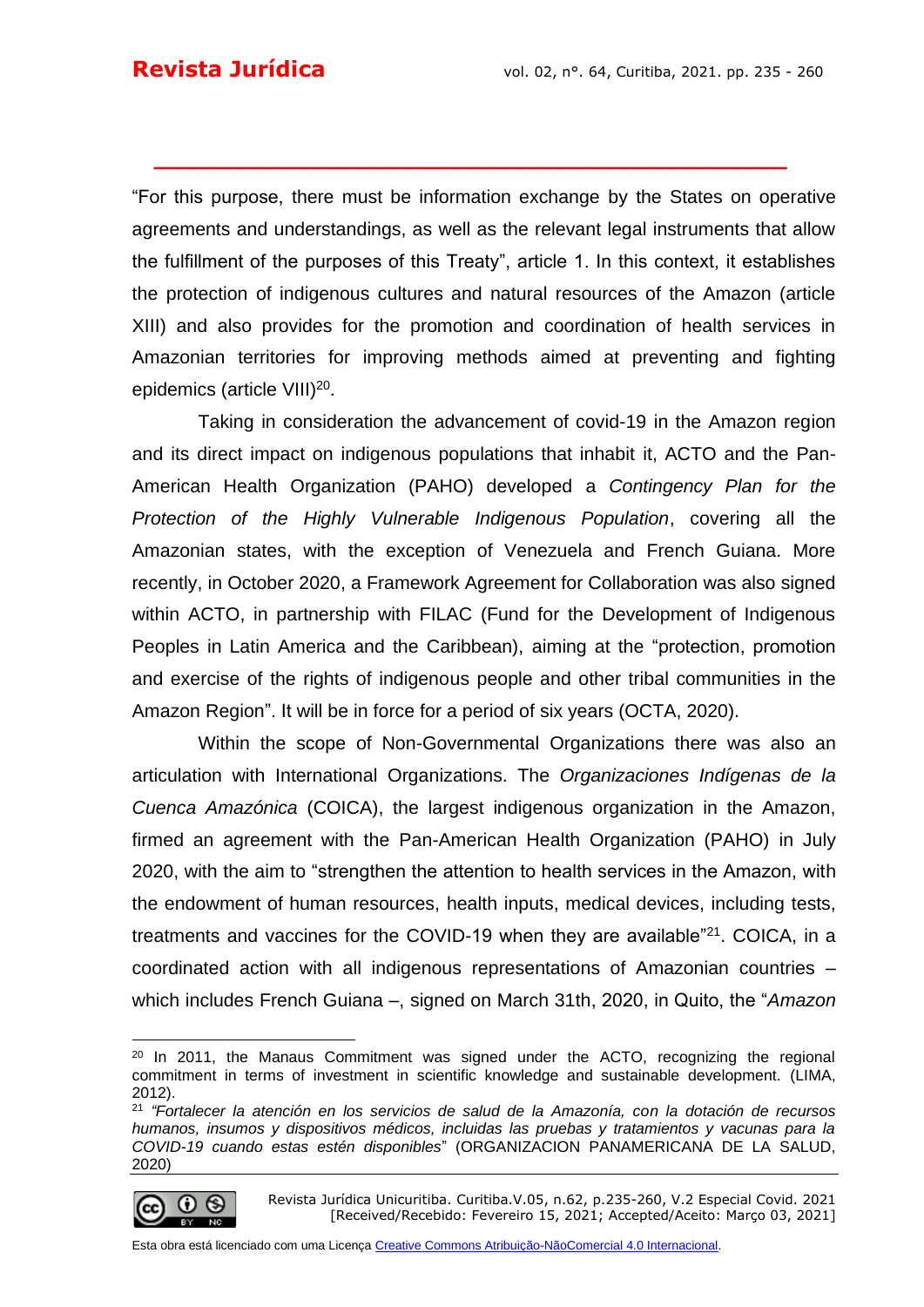*Declaration in the Face of Health and Social Emergency due to Covid-19*". Although it is not legally binding, this declaration seeks to (re) affirm the rights of indigenous peoples in the Amazon in facing Covid-19. In its preamble, it states that:

**\_\_\_\_\_\_\_\_\_\_\_\_\_\_\_\_\_\_\_\_\_\_\_\_\_\_\_\_\_\_\_\_\_\_\_\_\_\_\_\_\_**

Considering: That the world is going through a crisis and a health emergency due to the unpredictable consequences of COVID-19, which to date has killed more than 30,000 people and infected hundreds of thousands in almost every country in the world. That indigenous peoples face a double vulnerability due not only to the historical exclusion and marginalization to which we have been subjected, but also as a result of the characteristics and geographical conditions in which we survived in the ancestral lands and territories due to the difficulty of access. That, in the face of the emergency, indigenous peoples do not have specific protocols in the case of none of our countries to face the pandemic since the states have not been in charge of generating this type of instrument to prevent contagion in vulnerable populations (COORDINACION DE LAS ORGANIZACIONES INDIGENAS DE LA CUENCA AMAZONICA, 2020).

By reaffirming the rights of Indigenous Peoples already recognized, the Declaration demands the adoption of urgent action by Amazonian States in protecting the rights of Indigenous Peoples (art. 1 and 2); and also calls for actions of United Nations and, in particular, the High Commission for Social Rights and the Special Rapporteur for the Rights of Indigenous Peoples, in order to intervene to preserve these rights (art. 3 and 4). The Declaration highlights the necessity of international cooperation in guaranteeing the rights of indigenous communities in the Amazon (art. 5 and 6), with a culturally appropriate primary prevention action (art. 8). It also states the necessity to guarantee the right to food (art. 7) and to protect indigenous lands and territories (art. 10 and 11).

## **5 BETWEEN TEXTS AND CONTEXTS: RIGHTS OF INDIGENOUS PEOPLES IN BRAZILIAN AMAZON**

The historic problematic situation of indigenous peoples in Brazil directly impacts the effectiveness of legal norms aimed at protecting them and their fundamental rights, particularly territorial rights. This observation remains explicit

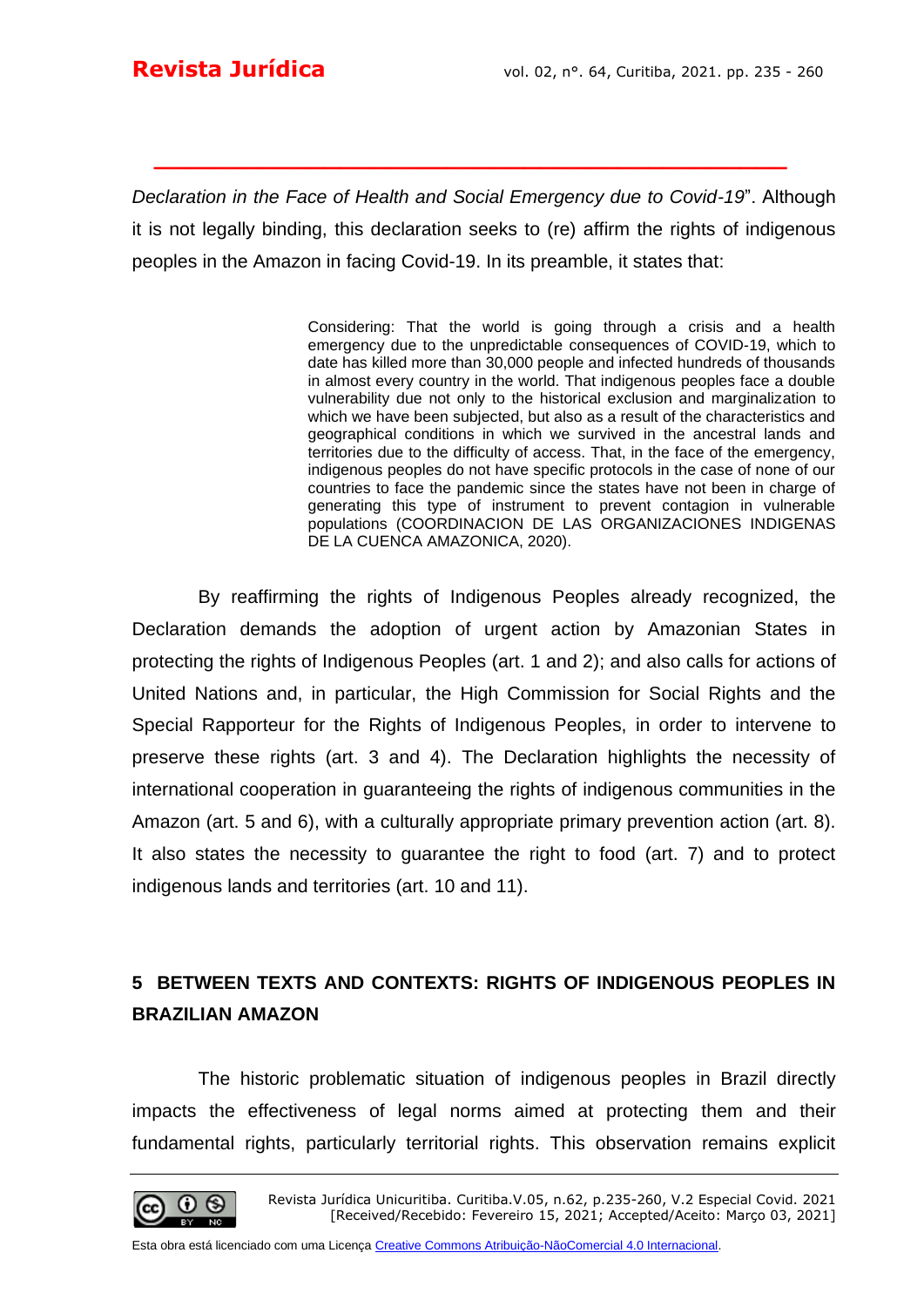nowadays with the unexpected advent of the health emergency, and deepens in a context marked by *multidimensional crisis* with political, economic, social and environmental extensions. These contexts of crisis – and, especially, of multidimensional crises – are characterized, to a large scale, by the weakening of constitutional guarantees of certain rights $22$ , especially the ones that in times of "stability" had already precarious guarantees.

**\_\_\_\_\_\_\_\_\_\_\_\_\_\_\_\_\_\_\_\_\_\_\_\_\_\_\_\_\_\_\_\_\_\_\_\_\_\_\_\_\_**

Taking into consideration the constitutional Brazilian law, a careful analysis of the drafting and application of the new legal measures aimed at safeguarding indigenous peoples points towards, at least, two common problems that, however, are closely related: 1) the *problem of applicability and effectiveness*; and, 2) the *problem of legitimacy*. The first concerns precisely the lack of appropriate applicability of indigenous rights, a problem largely reported by Amazonian indigenous communities and also by the national and international press (HANSEN, 2020; FRANCO, 2020; CALAPUCHA, 2020: BARBOSA; MARCHIORO; SIMIONATTO, 2020). It inexorably promotes the judicialization of indigenous rights, by which indigenous peoples and organizations aim at obtain, by the judicial system, the responses that they did not find in other spheres of the State. And the problem of legitimacy, on the other hand, concerns the lack of participation of indigenous peoples in the drafting process of these norms, which directly reflec on the level of adequacy to indigenous ways of life and intercultural dialogue.

The lack of legitimacy reduces the cognitive openness of the legal system, since the positivation of law also imposes a process of learning the law itself, in a double perspective, that is, of the subjects to whom the decisions are made, but also of those who decide. At the same time, it is worth remembering Habermas' theory, in which states that the proceduralization of law must be endowed of attributes that allow administrative action "in a context of full communicative citizen participation, in order to be immune of subsystems' intervention that, armed with strategic rationality,

<sup>22</sup> For an better analysis, see: FERRAJOLI, 2007.

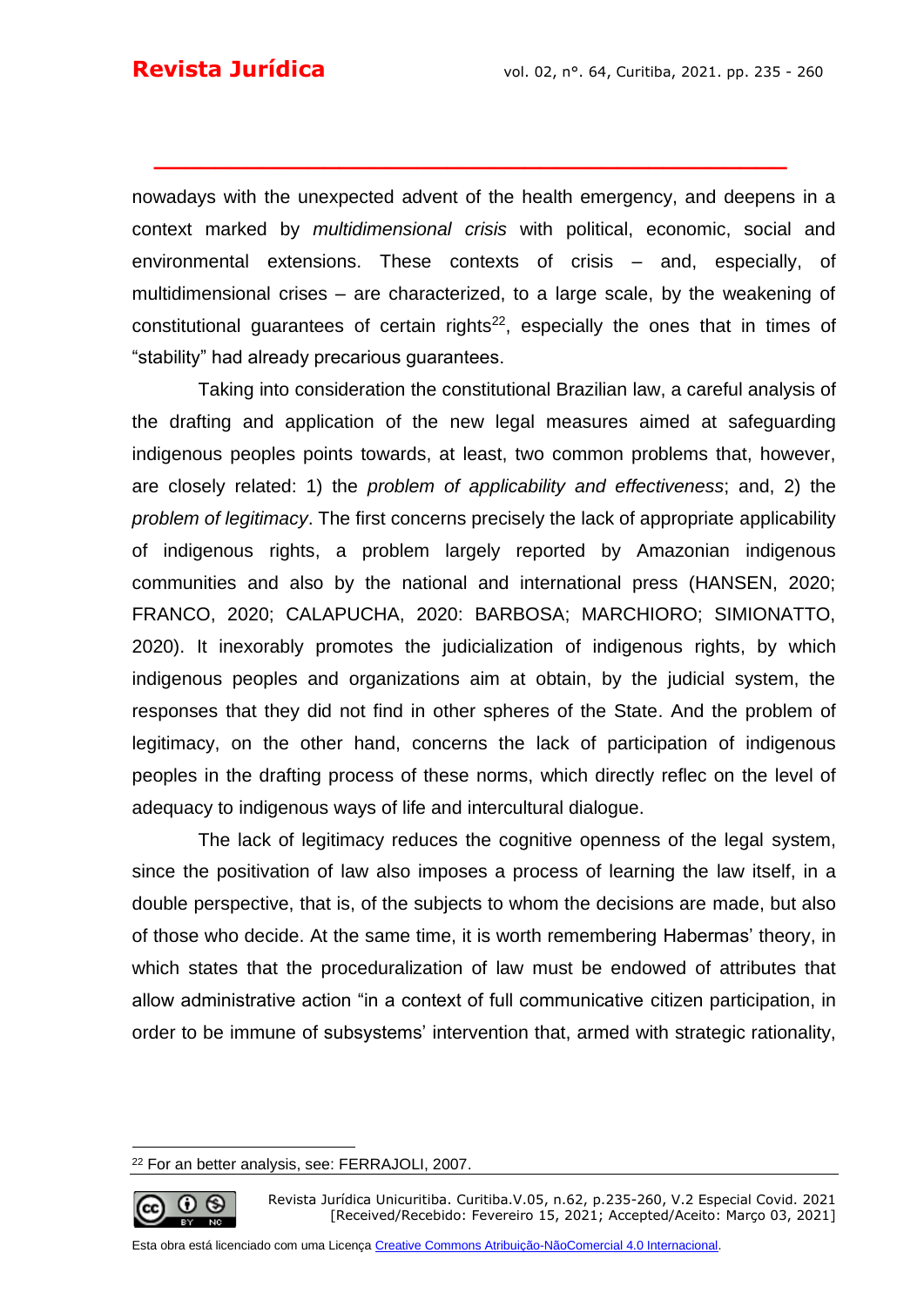may colonize communicative spaces of non-linguistic means, such as power and money" (MARCHIORI, 2018, p. 173)<sup>23</sup>.

**\_\_\_\_\_\_\_\_\_\_\_\_\_\_\_\_\_\_\_\_\_\_\_\_\_\_\_\_\_\_\_\_\_\_\_\_\_\_\_\_\_**

The "judicialization of politics"<sup>24</sup> has become a common practice in many countries and mainly in Brazil. The ineffectiveness of legal and constitutional provisions promotes the judicialization of indigenous rights – on occasions being it the only path for guaranteeing these rights. In Brazil, due to actions and omissions of Federal Government in managing the pandemic, especially in safeguarding indigenous peoples, the Articulation of Indigenous Peoples of Brazil (*Articulação dos Povos Indígenas do Brasil, APIB*), and six other Political Parties, joined the Federal Supreme Court with an *Ação de Descumprimento de Preceito Fundamental* (ADPF) n. 709. It claimed that the actions and omissions of Federal Government are causing a "true genocide, which may result in the extermination of entire ethnic groups" and, therefore, require the immediate adoption of actions aimed at facing the pandemic among indigenous populations (SUPREMO TRIBUNAL FEDERAL, 2020).

The ADPF n. 407 was filed on July  $1<sup>st</sup>$  and the precautionary measure were granted on July  $8<sup>th</sup>$  – one day after the enactment of the aforementioned Law n. 14,021<sup>25</sup> . The precautionary measures determined actions in two areas: related to Indigenous Peoples in isolation, or with no contact, and to Indigenous Peoples in general. Regarding the first group, it states the need for 1) the installation of sanitary barriers; and 2) the creation of monitoring groups with the participation of indigenous peoples, State's Attorneys, Public Defender's Office and the National Council of Justice. Related to the second group, it stated: 1) the emergent need to evacuate land invaders; 2) the application extent of these actions on lands that have not yet been administratively recognized as indigenous lands; and 3) the elaboration and

<sup>&</sup>lt;sup>25</sup> It is necessary to mention that this Law was vetoed by the President of the Republic, Jair Bolsonaro, in crucial points related to: "access to drinking water", "distribution of basic food baskets" and "free distribution of hygiene, cleaning and disinfection materials for indigenous territories ","to guarantee emergency supply in hospital and intensive care beds" and the mandatory purchase of ventilators and blood oxygenators for these communities. The Brazilian Congress, however, intervened to overturn these vetoes. According to: SENADO FEDERAL, 2020. See also: OLIVEIRA, 2020.



Revista Jurídica Unicuritiba. Curitiba.V.05, n.62, p.235-260, V.2 Especial Covid. 2021 [Received/Recebido: Fevereiro 15, 2021; Accepted/Aceito: Março 03, 2021]

<sup>23</sup> Our translation from the original in portuguese: "*num contexto de plena participação comunicativa dos cidadãos e imune à intervenção dos subsistemas que, munidos de racionalidade estratégica, colonizam espaços comunicativos de meios não-linguísticos, como o poder e o dinheiro*" (MARCHIORI, 2018, p. 173). For a deeper analysis, see HABERMAS, 2003.

 $24$  For a critical analysis of this process, see: HIRSCHL, 2009.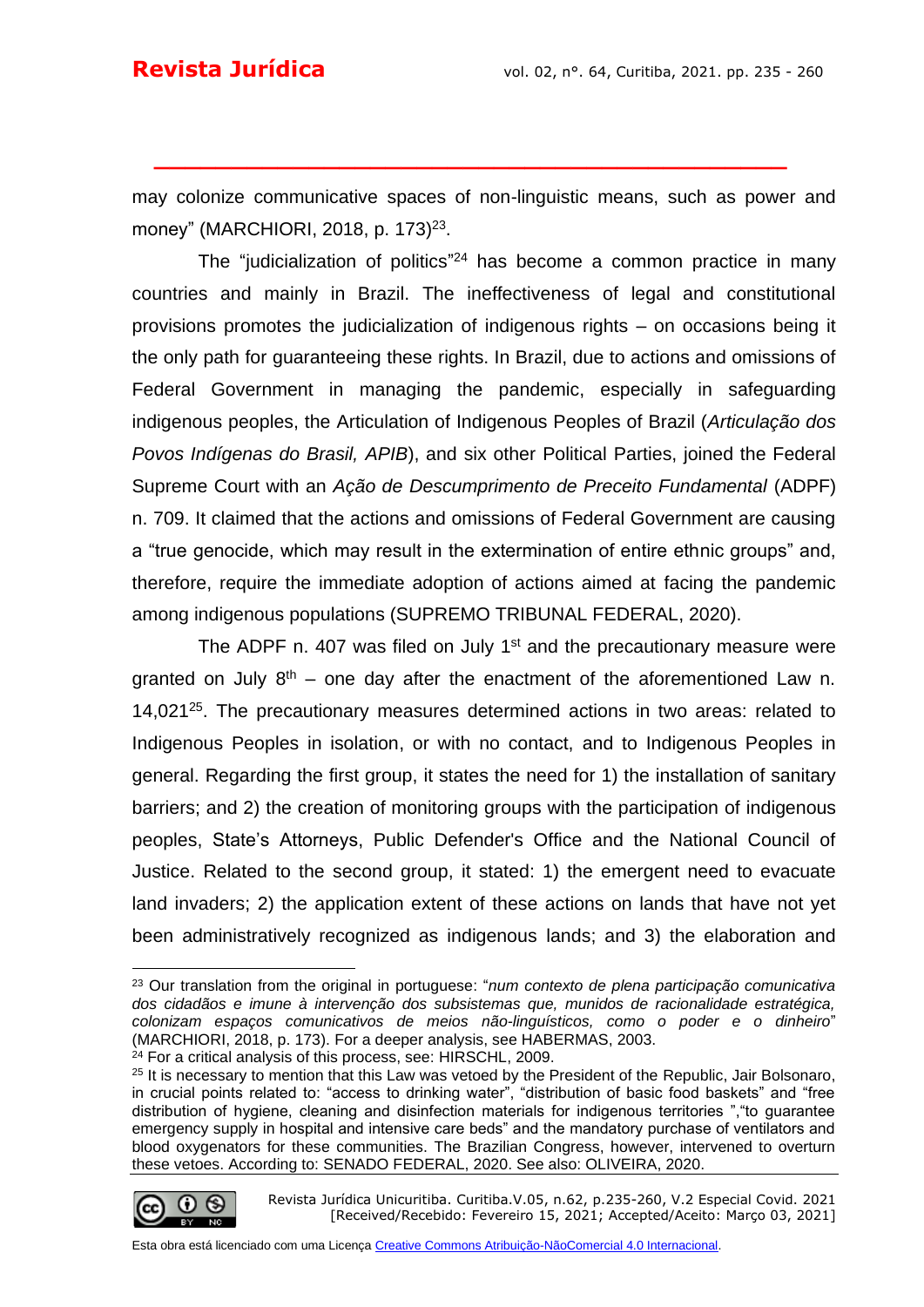monitoring of a Work Plan<sup>26</sup> to be applied by Federal Government (SUPREMO TRIBUNAL FEDERAL, 2020).

**\_\_\_\_\_\_\_\_\_\_\_\_\_\_\_\_\_\_\_\_\_\_\_\_\_\_\_\_\_\_\_\_\_\_\_\_\_\_\_\_\_**

The latter Work Plan was made by the Federal Government, but failed in being approved by the Supreme Court in three times during 2020. In the last decision, which took place on December 18<sup>th</sup>, the Minister Luís Roberto Barroso determined that a new document must be presented by the date of January 8th, 2021. The Minister argued that the latest version of the plan remains generic, which does not allow to have any sort of control over its implementation. According to the decision, "It is impressive that, after almost 10 months of pandemic, the Union has not managed the minimum: to offer a plan with its essential elements, a situation that continues to expose the life and health of indigenous peoples to risk" (SUPREMO TRIBUNAL FEDERAL, 2020).

The referred "*problems of legitimacy*" were also faced by the Supreme Court, which imposed the need to create adequate conditions for indigenous participation, improving an effective intercultural dialogue (SUPREMO TRIBUNAL FEDERAL, 2020); and the need to respect International Labor Organization (ILO) Convention 169 and the prior indigenous legislation. However, the President of the Republic's action to veto important provisions of the aforementioned law n. 14.021/2020, as well as the attempt to "deregulate" FUNAI's functions and duties during the pandemic – through the aforementioned Normative Instruction no. 09/2020 –; the inclusion of the Bill n. 191/2020 by the President – which is currently being discussed in the Parliament –; and the aim to legalize mining and hydrocarbons exploitation, and the use of water resources in Indigenous Lands $27$ , may be considered substantially problematic in terms of political and legal legitimacy, and even questioned concerning its constitutional-environmental adequacy.

Indeed, the problems related to *applicability/effectivity* and *legitimacy* call into question the constitutional values and International Conventions. The continued

<sup>&</sup>lt;sup>27</sup> For a deepen analysis, see: ROCHE; PORTO, 2020.



Revista Jurídica Unicuritiba. Curitiba.V.05, n.62, p.235-260, V.2 Especial Covid. 2021 [Received/Recebido: Fevereiro 15, 2021; Accepted/Aceito: Março 03, 2021]

<sup>&</sup>lt;sup>26</sup> The elaboration of the referred Plan was later rejected by the Supreme Federal Court, as it was considered "very vague" and "out of date" in a judicial decision issued in ADPF no. 709. Indeed, it resulted in the aforementioned Provisional Measure of n. 1,005/2020. According to: SUPREMO TRIBUNAL FEDERAL, 2020.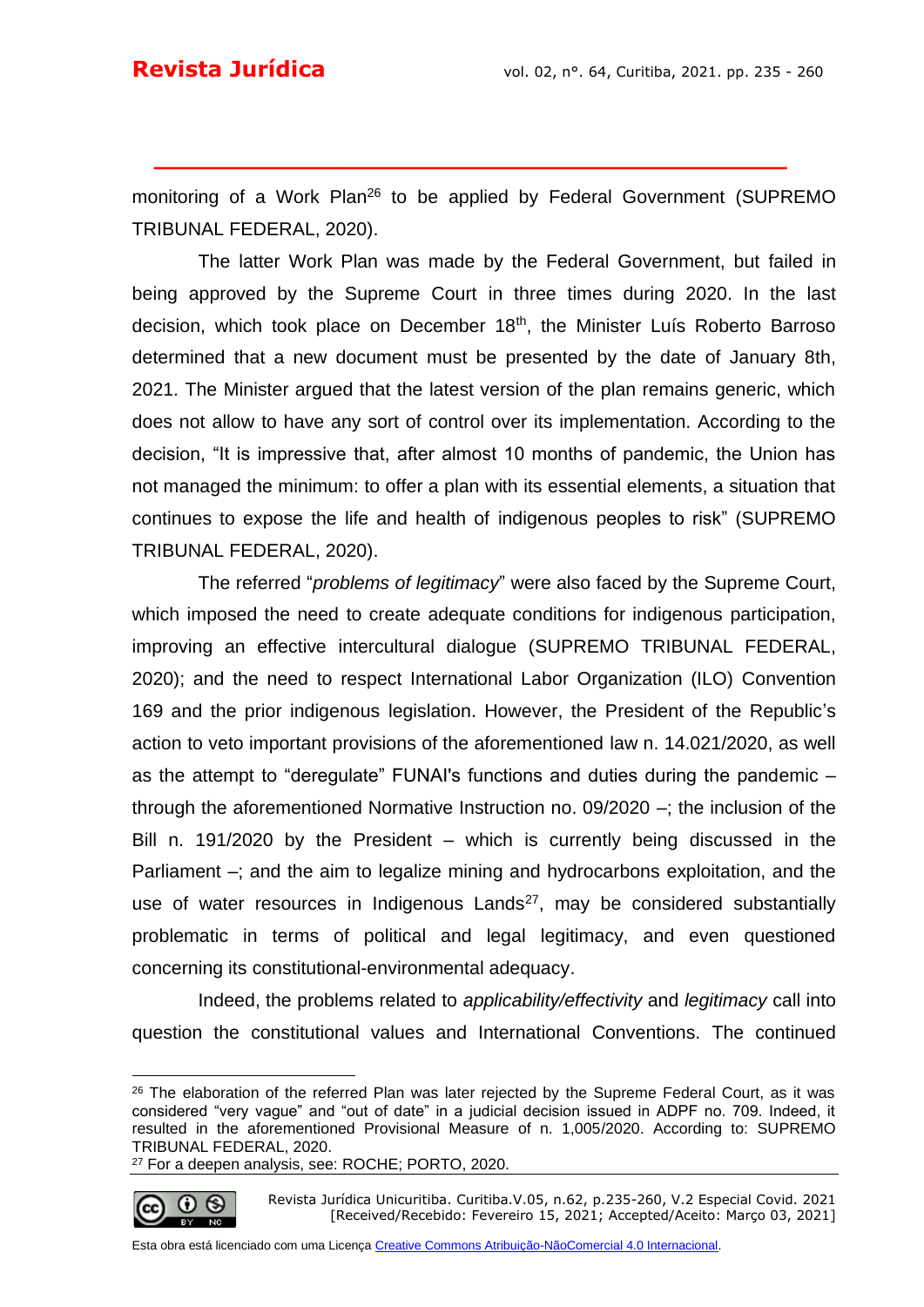actions and omissions of the Federal Executive Branch against the rights of indigenous peoples also calls into question the constitutional values and International Conventions signed by the Brazilian State. It is observed, therefore, that these problems, historically existing, deepen in a context of multidimensional crisis.

**\_\_\_\_\_\_\_\_\_\_\_\_\_\_\_\_\_\_\_\_\_\_\_\_\_\_\_\_\_\_\_\_\_\_\_\_\_\_\_\_\_**

Related to the international field, it can be noted: 1) the multidimensional crisis that are in keeping with the pandemic, and 2) the difficulty in stablishing a fruitful dialogue among governments in the institutional instances of integration and political cooperation at the South American level – with the emptying of USAN – reduced the possibility of a response to the pandemic in the ground of international cooperation among regional countries. However, it has fostered and deepened a form of international cooperation made by indigenous non-governmental actors, which can be understood as a new form of transnational cooperation. Indeed, the literature on international cooperation already points towards the birth of new forms of cooperation beyond the ones centered on the Nation-State, whether through Federal States, regions, municipalities, and also Non-Governmental Organizations and private companies, which have an increasingly important role in the international scenario. Amazonian Indigenous Peoples, marked by a history of vulnerability and violation of human rights, have started to strengthen their international cooperation networks *by themselves*, with the aim of ensuring their rights and demand actions by the States – the *Amazon Declaration in the Face of Health and Social Emergency due to Covid-19* is a clear example –, transforming and improving international cooperation.

## **6 FINAL CONSIDERATIONS**

The pandemic caused by the new coronavirus has deepened the dynamics of crises in Brazil, in which is possible to be called as a *multidimensional pandemic crisis*.

Indeed, the condition of political and legal vulnerability of the Amazonian indigenous peoples have deepened during the pandemic by the high rates of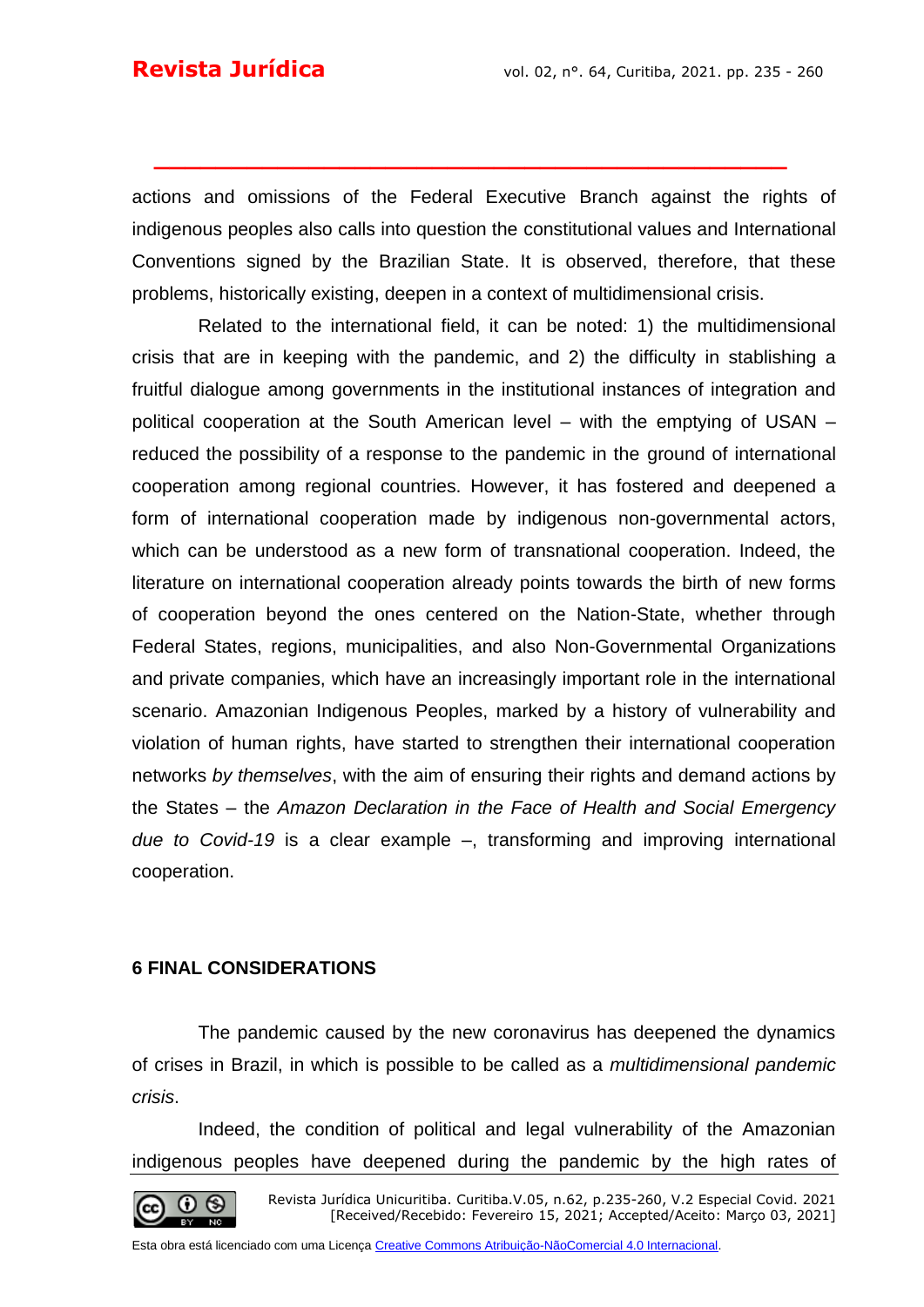contagion and lethality among individuals and indigenous communities. In this respect, the inadequacy of the legal measures adopted in relation to indigenous ways of life remains evident, as well as the lack of intercultural dialogue and indigenous participation in drafting the norms aimed at containing or mitigating the irreparable effects and damages caused by the pandemic. In addition, governmental decisions taken in 2020 directly impacted the management indigenous lands, aggravating the already precarious protection of the original right over their lands, which contributes to the worsening of the environmental crisis in the Amazon, in view of the fundamental role of indigenous peoples as actors in socio-environmental sustainability. The first part of the hypothesis of this study, therefore, remains confirmed, since the *problems of applicability/effectiveness* and *problems of legitimacy* are projected as common features of the new legal norms emanated by the State in facing the pandemic.

**\_\_\_\_\_\_\_\_\_\_\_\_\_\_\_\_\_\_\_\_\_\_\_\_\_\_\_\_\_\_\_\_\_\_\_\_\_\_\_\_\_**

However, it should also be noted that in addition to these two sets of problems, related to applicability/effectiveness and legitimacy at the internal level, another problem is noteworthy: concerning the time-lapse of the adopted measures. It is perceived that the norms, be it legislative or administrative, have been enacted after a considerable period of time since the outbreak of the pandemic emergency. Most of these rules were issued when South America had already been considered by the World Health Organization as a new epicenter of the pandemic, and when Covid-19 had already spread within indigenous territories. This factor may help to understand both the ineffectiveness and the illegitimacy of enacted legal measures, as well as the consequent process of judicialization, that aims to obtain the concretization of law which has been silenced or deliberately denied by other branches of power.

The serious time-lapse and inadequacy of the legal measures adopted by the Brazilian State, made arise questions on the personal responsibility of the Chief of Federal Executive branch. In this regard, complaints were filed in International Criminal Court (ICC) against the current President of the Republic, Jair Bolsonaro. Among these, two complaints are directly related to indigenous peoples and accuse the President of committing "crimes against humanity" and/or "inciting genocide": one

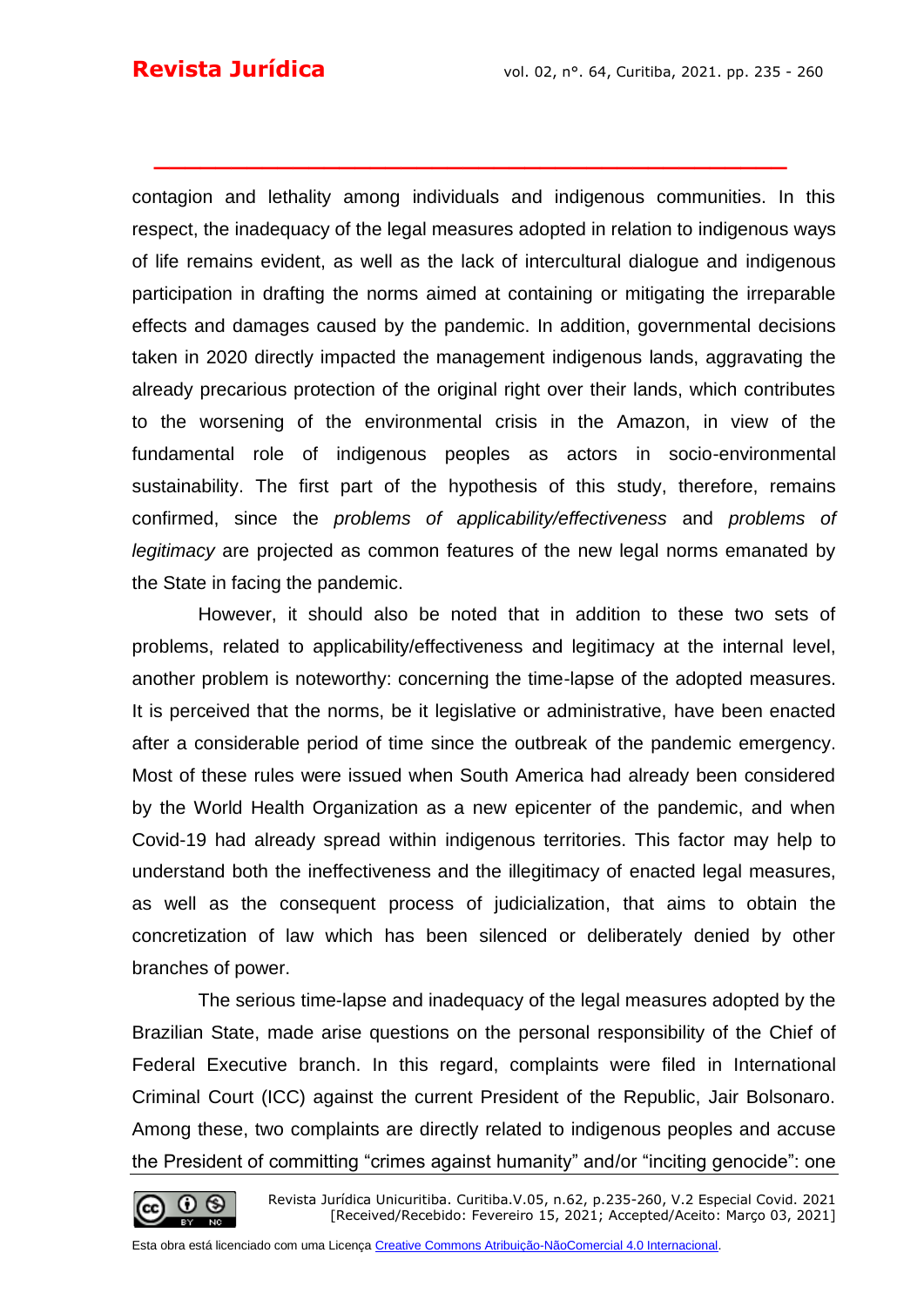was presented in July 2020 by the *UniSaúde Union Network* and another was presented in January 2021, by *Cacique Raoni*, an important Brazilian indigenous leader. Other complaints and denunciations were also filed in international organizations of the International Human Rights System, such as the Petition sent to the Inter-American Commission on Human Rights, in January 2021, by the Federal Council of the Brazilian Lawyers Association (OAB), demanding recognition of the violation of the American Convention on Human Rights by the Brazilian State "due to its failure to resolve the collapse of the Brazilian health system".

**\_\_\_\_\_\_\_\_\_\_\_\_\_\_\_\_\_\_\_\_\_\_\_\_\_\_\_\_\_\_\_\_\_\_\_\_\_\_\_\_\_**

It is noted that the legal measures, that constitute the "law of pandemic", enacted during Covid-19 pandemic, have deep difficulties for its application, reproducing "old problems" related to the ineffectiveness of the rights of indigenous peoples in Brazil. These *new old* problems are directly related to the "problems of applicability/effectiveness" and to the "problems of legitimacy" that accompany the obstacles of the troubled history of indigenous peoples' rights in the country and, more broadly, in all Amazon countries.

In international level, the Resolution n. 01/2020 of the Inter-American Commission on Human Rights can be understood as one of the greatest documents in terms of legal impact in the Americas, pointing towards the need of States to take effective actions aimed at protecting indigenous peoples. However, in the specific South American scope, the lack of legal mechanisms that concretely foster international cooperation and the lack of political will by the part of regional governments made it difficult to articulate a joint response to the pandemic, both in general terms and also specifically with regard to the Amazon and the rights of indigenous peoples. Therefore, it can be said that although the States have placed themselves as central actors in the "governance" of the pandemic – and this has been the case in most national experiences, when observing internal dynamics – there was resistance by them to cooperate at the international level for the protection of the rights of the most vulnerable populations, such as Indigenous Peoples. At the same time, the lack of action by States, coupled with the historical context of social, political and legal vulnerability of indigenous peoples, promoted the strengthening of non-governmental organizations in the Amazon that, through bilateral agreements

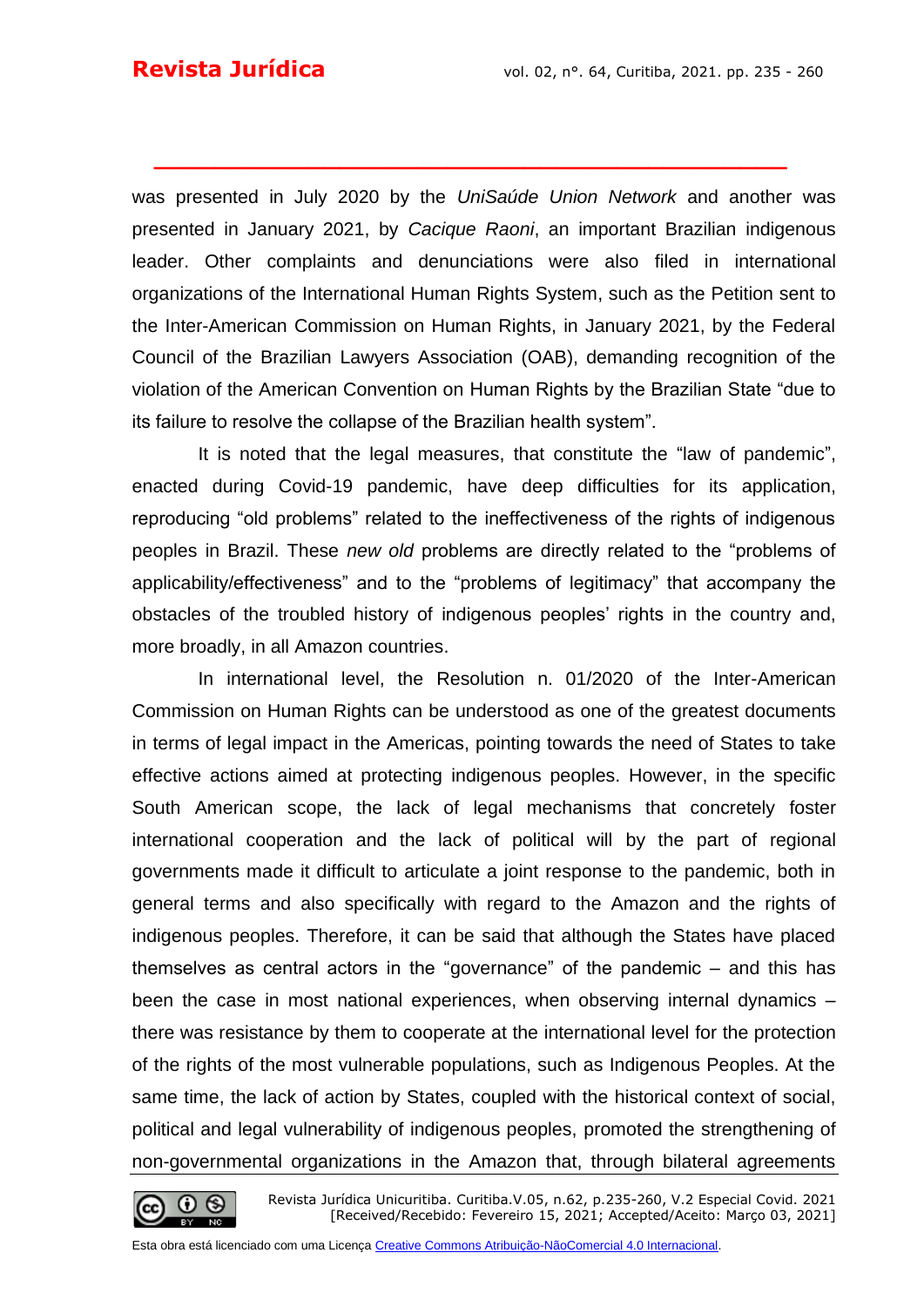and coordinated actions, managed to reduce the impacts of the pandemic for these populations. These observations also allow us to confirm the second part of the hypothesis of this study.

**\_\_\_\_\_\_\_\_\_\_\_\_\_\_\_\_\_\_\_\_\_\_\_\_\_\_\_\_\_\_\_\_\_\_\_\_\_\_\_\_\_**

The study carried out leads to the conclusion that currently the protection of indigenous rights is a seriously problematic issue in Brazil, particularly in the Amazon. Although the legal norms enacted create a response to the serious situation in which indigenous peoples are facing during the pandemic, the "loopholes in the law", the "restrictive interpretations", the legal deregulation in the operative field of instructions and resolutions, and the political incapacity in articulating an effective responses in protecting the rights of indigenous peoples at the transnational level, evidence that "the indigenous issue" remains a pathological legal, political, geopolitical and ethical problem, being, especially in the Brazilian Amazon, an open wound.

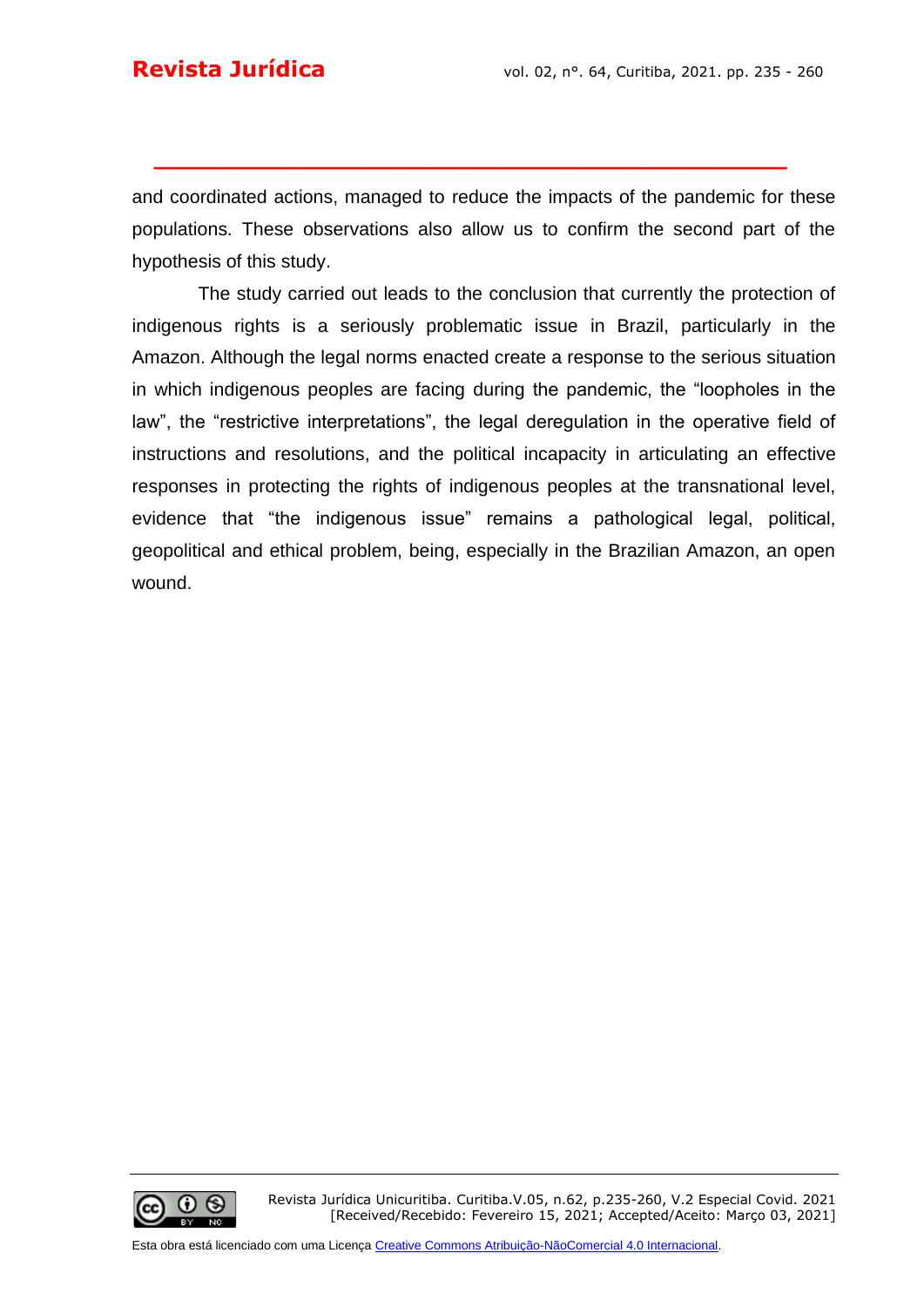## **REFERENCES**

BARBOSA, Marcelo; Marchioro, Silvana Beutinger; SIMIONATTO, Simone. Covid-19 in Brazilian Indigenous People: a new threat to old problems. *Revista da Sociedade Brasileira de Medicina Tropical*, Uberaba, vol. 53, 2020.

**\_\_\_\_\_\_\_\_\_\_\_\_\_\_\_\_\_\_\_\_\_\_\_\_\_\_\_\_\_\_\_\_\_\_\_\_\_\_\_\_\_**

CALAPUCHA, Nadino. Amazonian Indigenous Peoples and COVID-19: 'We're not waiting for help as we know it'll never arrive', **Amnisty International,** 9 august 2020, in: [https://www.amnesty.org/en/latest/news/2020/08/pueblos-indigenas-amazonia](https://www.amnesty.org/en/latest/news/2020/08/pueblos-indigenas-amazonia-covid19/)[covid19/](https://www.amnesty.org/en/latest/news/2020/08/pueblos-indigenas-amazonia-covid19/)

CARNEIRO DA CUNHA, Manuela; ALMEIDA, Mauro. Indigenous People, Traditional People and Conservation in the Amazon, **Daedalus**, Cambridge, v. 129, n. 2, 2000.

CARNEIRO DA CUNHA, Manuela*. "***Culture" and culture**: Intellectual Rights and Traditional Knowledge. Illinois: Prickly Paradigm Press, 2009.

CEPAL. *El impacto del Covid-19 en los Pueblos Indigenas de América Latina-Abya Yala***:** *entre la invisibilizacion y la resisténcia colectiva.* Naciones Unidas, Santiago, 2020.

COORDINACION DE LAS ORGANIZACIONES INDIGENAS DE LA CUENCA AMAZONICA. *Amazon Declaration in the Face of health and Social Emergency due to Covid-19,* Quito, 2020, disponivel em: <https://amazonwatch.org/assets/files/2020-03-31-coica-coronavirus-declaration.pdf>

FERRAJOLI, Luigi. *Le garanzie costituzionale e i diritti fondamentali,* in **"***Teoria Politica***",** vol. 1, 2007.

FRANCO, Lucia. Indigenous Peoples of Amazon, unprotected from the Covid-19 Pandemic, **Atalayar**, 16 september 2020, in: [https://atalayar.com/en/content/indigenous-peoples-amazon-unprotected-covid-19](https://atalayar.com/en/content/indigenous-peoples-amazon-unprotected-covid-19-pandemic) [pandemic](https://atalayar.com/en/content/indigenous-peoples-amazon-unprotected-covid-19-pandemic) .

GIUNTA, Isabella. *Introducción: una aproximación a los debates abiertos sobre la cooperación internacional.* In: GIUNTA, Isabella; CARIA, Sara (Coord.). *Cooperación Internacional, nuevos actores e instrumentos: perspectivas contemporáneas.* Quito : Dirección Editorial, 2020.

HABERMAS, Jürgen. *Direito e democracia: entre faticidade e validade.* 2. ed. Tradução de Flávio Beno Siebeneichler. Rio de Janeiro: Tempo Brasileiro, 2003.

HANSEN, Terri. How covid-19 could destroy Indigenous communities, **BBC News**, 30 july 2020, In: [https://www.bbc.com/future/article/20200727-how-covid-19-could](https://www.bbc.com/future/article/20200727-how-covid-19-could-destroy-indigenous-communities)[destroy-indigenous-communities;](https://www.bbc.com/future/article/20200727-how-covid-19-could-destroy-indigenous-communities)

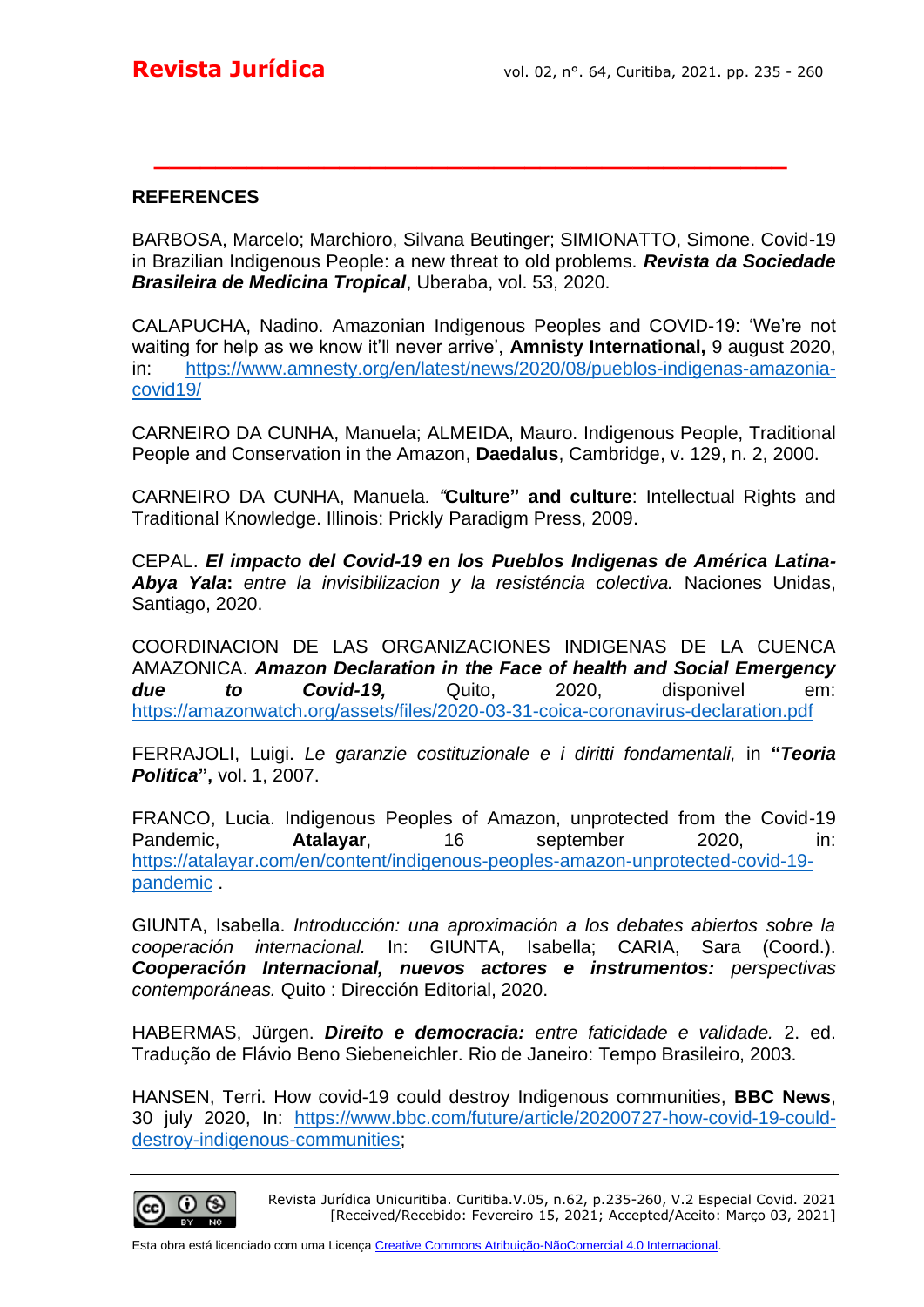HIRSCHL, Ran. **The Judicialization of Politics**, The Oxford Handbook of Political Science, Oxford University Press, 2009.

**\_\_\_\_\_\_\_\_\_\_\_\_\_\_\_\_\_\_\_\_\_\_\_\_\_\_\_\_\_\_\_\_\_\_\_\_\_\_\_\_\_**

INTERAMERICAN COMMISSION ON HUMAN RIGHTS. **Resolution n. 001/2020**: Pandemic and Human Rights in the Americas, 2020.

KAIN, Myrna Cunningham; MARTINEZ, Amadeo (Coords.) *Los Pueblos Indigenas ante la pandemia de covid-19***.** *Tercer informe regional. Comunidades Resilientes*. La Paz : Filac, 2020.

KAYSER, Hartmut-Emanuel. *Os direitos de povos indígenas no Brasil: desenvolvimento históricos e estágio atual.* Traduzido por Maria da Gloria Lacerda Rurack, Klaus Peter Rurack. Porto Alegre, Sergio Antonio Fabris, 2010.

LIMA, Maria Regina Soares de; ALBUQUERQUE, Mariana Restum. *Polarização politica e falência institucional na mediação regional, Boletim OPSA*, n. 2, abr/jun 2019.

LIMA, Paola. *Fortalecimento da OTCA ajudara a preservar a Amazônia*, *Senado Noticias***,** 23 mai 2012. Disponível em: [https://www12.senado.leg.br/noticias/materias/2012/05/23/fortalecimento-da-otca](https://www12.senado.leg.br/noticias/materias/2012/05/23/fortalecimento-da-otca-ajudara-a-preservar-a-amazonia-dizem-debatedores)[ajudara-a-preservar-a-amazonia-dizem-debatedores](https://www12.senado.leg.br/noticias/materias/2012/05/23/fortalecimento-da-otca-ajudara-a-preservar-a-amazonia-dizem-debatedores)

MARCHIORI, Antonio Carlos. *Jurisdição constitucional brasileira: entre a(in)distinção do Direito e da Política e o papel hermenêutico dos direitos fundamentais.* Tese de Doutorado. Programa de Pós-Graduação em Direito da Universidade do Vale do Rio dos Sinos – UNISINOS, 2018.

MELO, Milena Petters; BURCKHART, Thiago. *Direitos de Povos Indigenas no Brasil: o 'nucleo essencial de direitos' entre diversidade e integracionismo*. *Revista Eletrônica do Curso de Direito da UFSM***,** v. 15, 2020.

MELO, Milena Petters; CARDUCCI, Michele. *Políticas Constitucionais e Sociedade*. In MELO, Milena Petters; ROCHA, Leonel Severo. *Políticas Constitucionais e Sociedade: Jurisidção e democracia.* Curitiba: Editora Prismas, 2016.

PINZANI, Alessandro. *Fraqueza do Estado e elitização da cidadania na América do Sul: lições politicas da pandemia*. In: REICH, Evânia; BORGES, Maria de Lourdes; XAVIER, Raquel Cipriani. *Reflexões sobre uma pandemia***.** Florianópolis : Nefiponline, 2020.

OCTA. *Acuerdo Marco de Cooperacion entre la OCTA y FILAC pone de relieve los derechos de pueblos indigenas de la cuenca amazônica*, 14 octubre 2020, disponível em: <http://www.otca-oficial.info/news/details/989>

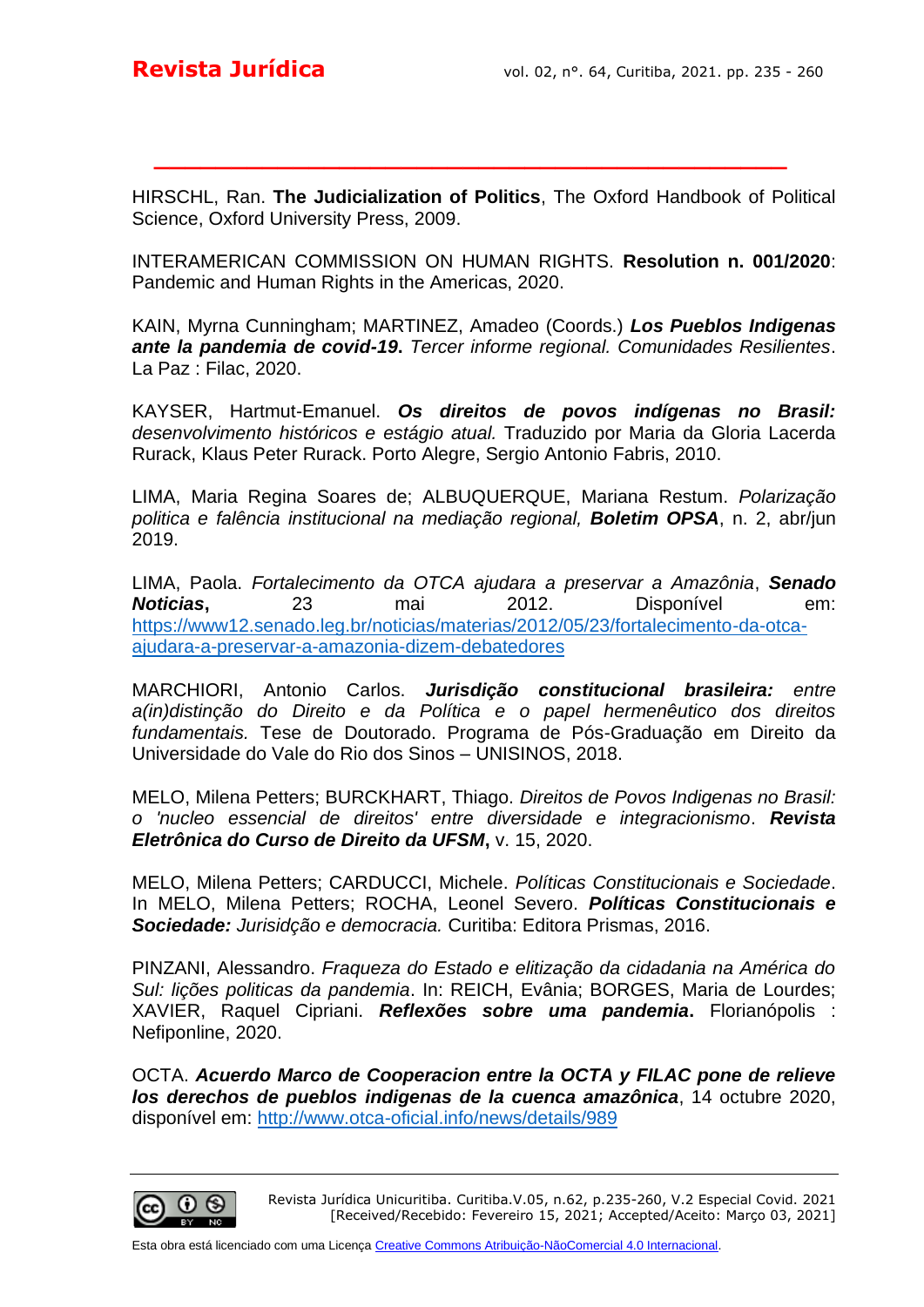OLIVEIRA, Joana. *Bolsonaro veta obrigação do Governo de garantir acesso à agua potável e leitos a indígenas na pandemia*, *El Pais Brasil***,** 09 jul 2020, Disponível em: [https://brasil.elpais.com/brasil/2020-07-08/bolsonaro-veta-obrigacao-do-governo-de](https://brasil.elpais.com/brasil/2020-07-08/bolsonaro-veta-obrigacao-do-governo-de-garantir-acesso-a-agua-potavel-e-leitos-a-indigenas-na-pandemia.html)[garantir-acesso-a-agua-potavel-e-leitos-a-indigenas-na-pandemia.html.](https://brasil.elpais.com/brasil/2020-07-08/bolsonaro-veta-obrigacao-do-governo-de-garantir-acesso-a-agua-potavel-e-leitos-a-indigenas-na-pandemia.html)

**\_\_\_\_\_\_\_\_\_\_\_\_\_\_\_\_\_\_\_\_\_\_\_\_\_\_\_\_\_\_\_\_\_\_\_\_\_\_\_\_\_**

ORGANIZACION PANAMERICANA DE LA SALUD. *OPS acurda con organizaciones indigenas de COICA trabajar juntos para luchar contra la pandemia de COVID-19 en Cuenca Amazonica. OPS Peru*, 15 jul 2020. Diponivel em: [https://www.paho.org/per/index.php?option=com\\_content&view=article&id=4591:ops](https://www.paho.org/per/index.php?option=com_content&view=article&id=4591:ops-acuerda-con-organizaciones-indigenas-de-coica-trabajar-juntos-para-luchar-contra-la-pandemia-de-covid-19-en-cuenca-amazonica&Itemid=0)[acuerda-con-organizaciones-indigenas-de-coica-trabajar-juntos-para-luchar-contra](https://www.paho.org/per/index.php?option=com_content&view=article&id=4591:ops-acuerda-con-organizaciones-indigenas-de-coica-trabajar-juntos-para-luchar-contra-la-pandemia-de-covid-19-en-cuenca-amazonica&Itemid=0)[la-pandemia-de-covid-19-en-cuenca-amazonica&Itemid=0](https://www.paho.org/per/index.php?option=com_content&view=article&id=4591:ops-acuerda-con-organizaciones-indigenas-de-coica-trabajar-juntos-para-luchar-contra-la-pandemia-de-covid-19-en-cuenca-amazonica&Itemid=0)

ROCHA, Diogo da; PORTO, Marcelo Firpo. *A vulnerabilizaçao dos Povos Indígenas frente à Covid-19: autoritarismo politico e a economia predatória do garimpo e da mineração como expressão de um colonialismo persistente*. Rio de Janeiro : FIOCRUZ, 2020.

SANTOS, Boaventura de Sousa. *La cruel pedagogia del vírus*. Buenos Aires : CLACSO, 2020.

SANTOS, Ricardo Ventura; PONTES, Ana Lucia; COIMBRA JR., Carlos. A "total social fact": Covid-19 and indigenous peoples in **Brazil Cad. Saúde Pública**, vol.36, no.10 Rio de Janeiro, 2020.

SENADO FEDERAL. *Congresso derruba vetos de Bolsonaro à lei que protege indígenas na pandemia, Senado Noticias*, 19 ago 2020, Disponível em: [https://www12.senado.leg.br/noticias/materias/2020/08/19/congresso-derruba-vetos](https://www12.senado.leg.br/noticias/materias/2020/08/19/congresso-derruba-vetos-de-bolsonaro-a-lei-que-protege-indigenas-na-pandemia)[de-bolsonaro-a-lei-que-protege-indigenas-na-pandemia](https://www12.senado.leg.br/noticias/materias/2020/08/19/congresso-derruba-vetos-de-bolsonaro-a-lei-que-protege-indigenas-na-pandemia)

SUPREMO TRIBUNAL FEDERAL. **Arguição de Descumprimento de Preceito Fundamental n. 709,** Repporter**:** Min. Roberto Barroso, 2020, Disponível em: <http://portal.stf.jus.br/processos/detalhe.asp?incidente=5952986>

TOBAR, Sebastian; LINGER, Carlos. *América Latina e Caribe: entre a Covid-19 e a crise econômica e social.* In: BUSS, P.M., and FONSECA, L.E. eds. *Diplomacia da saúde e Covid-19***:** *reflexões a meio caminho.* Rio de Janeiro: Observatório Covid 19 Fiocruz; Editora FIOCRUZ, 2020.

TZAY, Francisco Cali. **Rights of Indigenous Peoples:** note by the Secretary-General A/75/185, United Nations General Assembly, 2020.

VENTURA, Deisy; AITH, Fernando Mussa Abujamra; RACHED, Daniele Hanna. The Emergency of the new Coronavirus and the "Quarentine Law" in Brazil*. Revista Direito e Práxis***,** Ahead of Print, Rio de Janeiro, 2020.